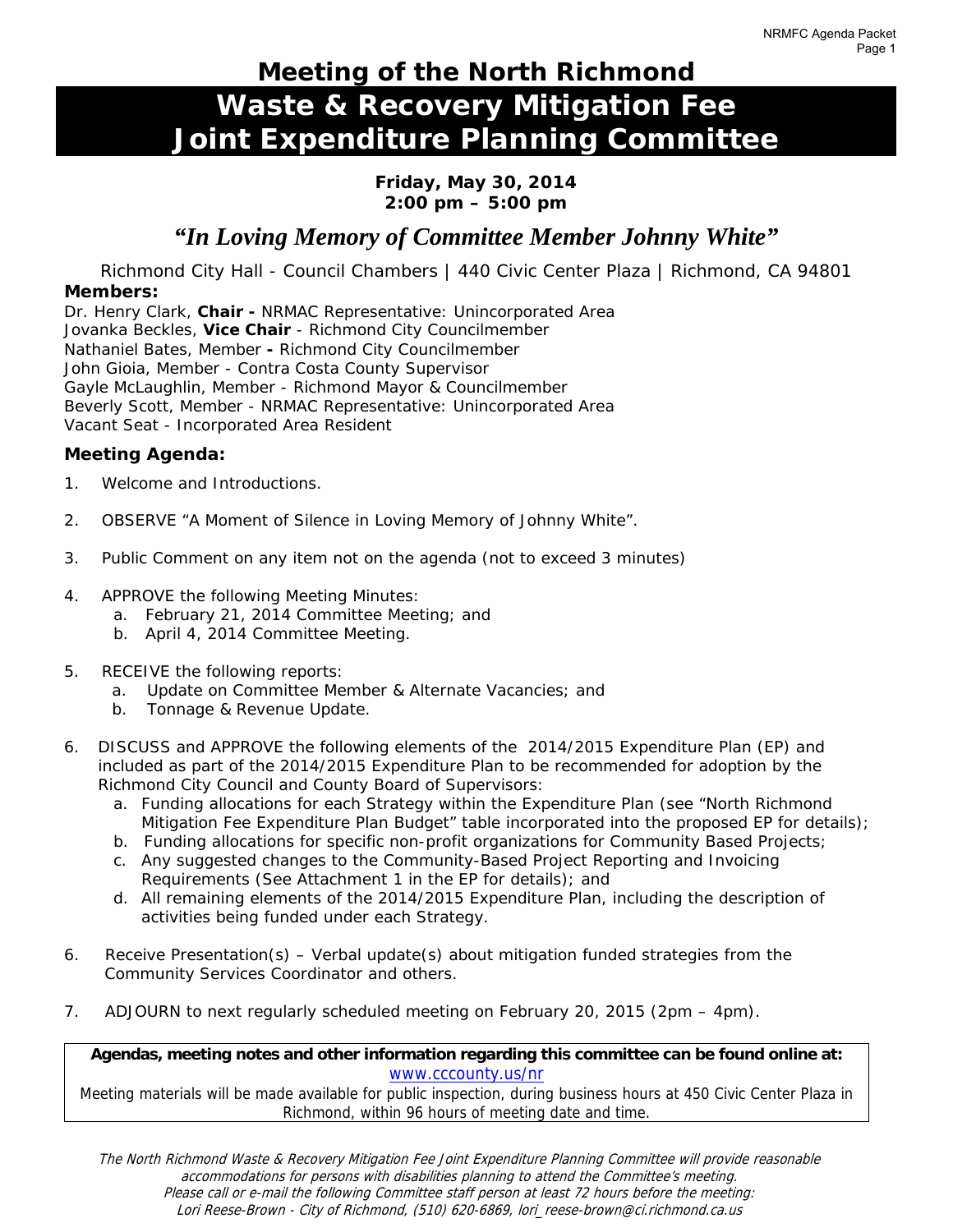# **North Richmond Waste & Recovery Mitigation Fee Joint Expenditure Planning Committee**

# **Meeting Minutes**

Meeting Friday, February 21, 2014 2:00pm-4:00pm

*Richmond City Hall – Council Chambers / 440 Civic Center Plaza / Richmond, CA 94801* 

# **I. Members/Alternates in Attendance:**

Dr. Henry Clark, Chair – MRMAC Representative: Unincorporated area Mayor Gayle McLaughlin, Member – Richmond City Councilmember Luz Gomez, Alternate Member – Contra Costa County Supervisor Beverly Scott, Alternate Member – NRMAC Representative: Unincorporated Area

# **II. Members Absent:**

Jovanka Beckles, Vice Chair – Richmond City Councilmember Nathaniel Bates, Member – Richmond City Councilmember Johnny White, Member - Incorporated Area Resident

# **1. Welcome and Introductions**

Dr. Henry Clark called the meeting to order at 2:13pm.

# **2. Public Comment on any item not on agenda**

There were no speaker cards for Public Comment.

# **3. Receive update regarding New Brown Act requirements**

Committee Staff provided an informational update regarding new Brown Act provisions related to providing more transparency that require each Committee Member to clearly identify the position of each vote made by each member at meetings.

# **4. APPROVE the May 31, 2013 Meeting Minutes**

*Motion was moved* by Gomez to approve the Minutes, with a modification that the meeting minutes show Beverley Scott as a new NRMF Committee Member replacing Joe Wallace and that a new Member Alternate for Beverley Scott be established by the County Board of Supervisor's. *Motion was seconded* by McLaughlin and *passed unanimously (4 Ayes).*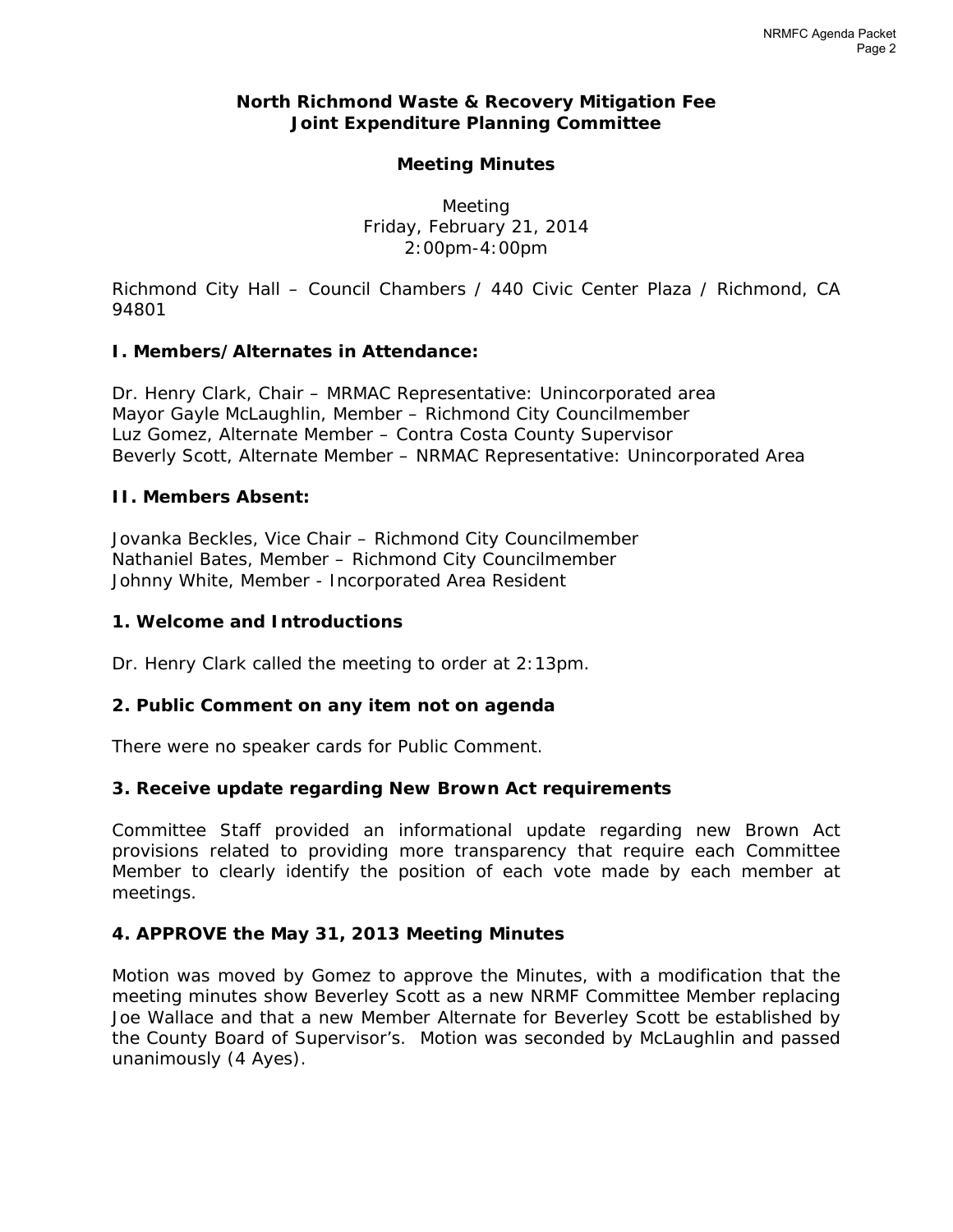# **5. NOMINATE and ELECT Chairperson and Vice chairperson:**

County staff indicated that the last Chairperson nomination occurred two years ago on September 23, 2011, and that the Committee Bylaws require the Committee to elect a Chairperson and Vice-Chairperson every two calendar years.

*Motion was moved* by Gomez to nominate Dr. Clark as Chairperson and Jovanka Beckles as Vice-Chairperson for another term (two additional years – final consecutive term). All was in favor, and *unanimously approved*.

## **6. Receive the following reports:**

### **a) Update on minor changes to 2012/2013 Expenditure Plan**

Committee Staff discussed minor changes made to the 2012-2013 Expenditure Plan that were approved concurrently by the City of Richmond and County Board of Supervisors when the 2013-2014 Expenditure Plan was approved. Committee Staff advised that the minor adjustment to the 2012-2013 Expenditure Plan approved by the City and County reallocated \$1,182.48 from the "Contingency" line item to the "Disposal Vouchers" (Strategy 1) to cover expenses that exceeded what was originally budgeted (\$500.00) in the Disposal Vouchers Strategy.

# **b) Committee Board Advisory Body Annual Report-2013**

Committee Staff discussed the contents of the Advisory Body Report, and discussed the attendance and vacancy of Committee appointments. Mayor McLaughlin stated she will check with Johnny White to see if he's still engaged to attend. Gomez stated for the record that Beverly Scott is taking Joe Wallace's place as representative of NRMAC for the Committee. Gomez also mentioned there is an Alternate vacancy for both the City of Richmond and City council member that needs to be filled.

# **c) Summary of Expenditures to date – 2012/2013 Expenditure Plan**

County staff addressed that there have been revisions to the dollar figures of the expenditure plan. The numbers reflect some remaining balance from the 2012/2013 plan that was not spent, according to information that was received from City of Richmond Accounting Staff. Staff indicated that the revised remaining balance is \$72,093.91, and that the original sheet County staff provided was higher, due to a calculation error on the amount shown in the Contingency line item.

Beverly Scott wanted to confirm the money wasn't spent before being reallocated and Mayor McLaughlin wanted to confirm that there is additional money. Committee staff stated that this is the most updated information that was received but there are several speakers that may likely speak about the dollar amounts and any occurrences that county staff is not aware of. County staff mentioned when we closed the books for 2012/2013, and that the money showing as a remaining amount is approximately \$72,000; money allocated that was not spent in the 2012- 2013 budget cycle.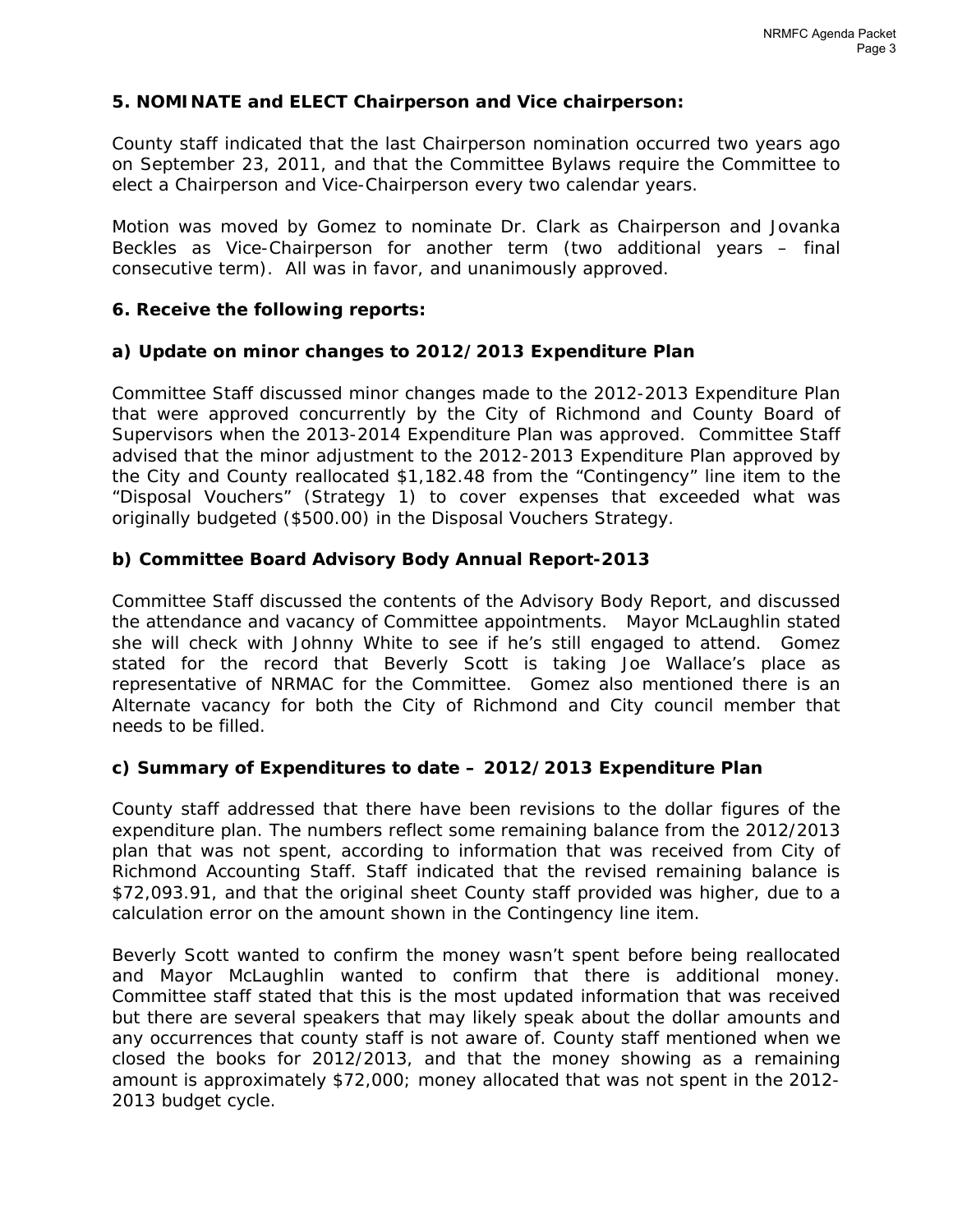# **d) Tonnage and Revenue Update**

Committee Staff provided an overview analysis of the funding trends since Mitigation Funding began. Staff also presented the expenditure data from July 2013 thru December 2013 (referred to on page 43 of the Agenda packet) and indicated that actual revenue is now surpassing projected revenue. Staff also presented the landfill operator revenue projections for the next fiscal year (2014/2015).

# **e) Expenditure Plan Strategy Implementation Update Status Reports**

Staff provided an update to the Committee on the current Expenditure Plan Strategy Reports stating that all strategies except Strategy 4 (Tagging and Abatement) submitted status reports.

Gomez asked if illegal dumping has improved since four years ago and also if Deputy Monroe followed up with the evidence collected on the reported occurrences. Deputy Monroe provided a response mentioning that reported occurrences are given to County staff to verify. Janie Holland (Prevention Services Coordinator) also provided a response stating that photos are taken of all hazardous waste, tires, etc., as evidence and other occurrences are picked up.

Gomez recommended that Carla Orozco of Neighborhood House be included in this effort due to the last code enforcement case had been opened back in October 2013. Conrad from County Code Enforcement mentioned the transition has been slow due to having low personnel and that current open cases were still being handled in the area and therefore a lot of new cases did not get open. Gomez requested that we keep the same code enforcement officer for a longer period who can get familiar with the city and community as that is a concern for the community. She (Gomez) also thanked Deputy Monroe for all his efforts in the city and keeping people involved. Deputy Monroe discussed that it is difficult to put citations for smaller items, and that the focus needs to be on bigger items. He (Deputy Monroe) also mentioned that transfer station issues are improving.

Various other clarifying questions were raised by the Committee and answered by Committee Staff related to some of the details in the Status Reports.

## **7. Receive Tonnage Revenue Projections data and Provide direction to Committee Staff about the proposed development of the 2014/2015 Expenditure Plan:**

County staff requested that the Committee accept revised documents (pages 65-67 of the packet) to ensure compliance with the better government ordinance.

*Motion was moved by Gomez* to accept the revised documents pages 65-67 as provided by County Staff. *Motion was approved unanimously (4 Ayes).*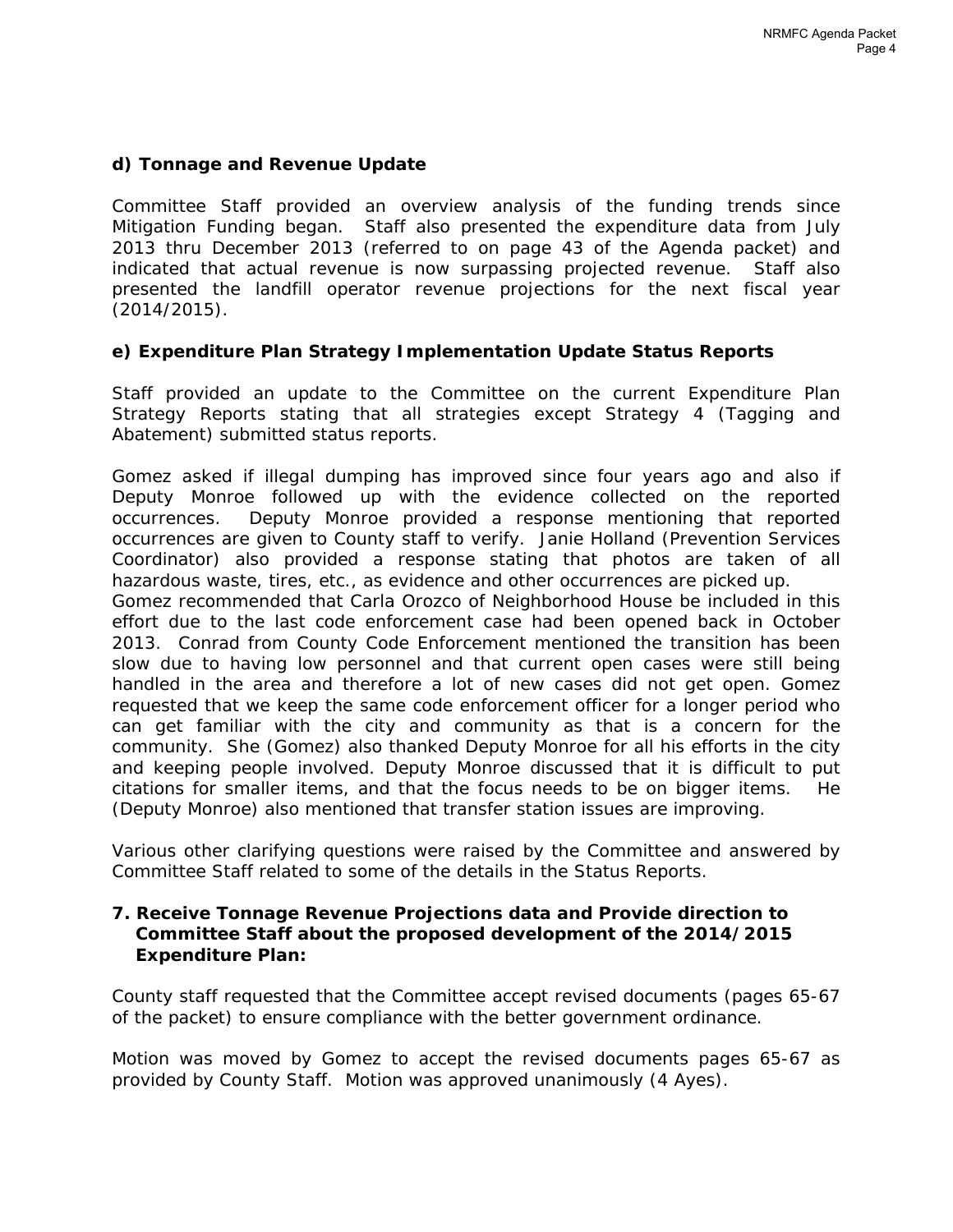County staff discussed available balances that may be used in the 2014-2015 cycle stating that a higher than expected revenue is projected and that remaining revenue and role-over funding from the 2012-2013 fiscal year needs to be allocated for a total of \$139,115.13.

Staff requested guidance on where funds should be allocated within the existing Expenditure Plan Strategies. There was ongoing discussion between the Committee members, County and City Staff about the non-profit contracting process. During the dialog, Gomez suggested if the Committee would set aside Community-Based Project funding to be given as a lump sum to a non-profit to manage that might have the capacity to assist the smaller non-profits and allow payments to occur more efficiently. Gomez then suggested if CHDC (who currently has a contract with the City) might be willing to administer Community-Based Project(s) funding. Committee Staff stated that they would have look into the idea to see what the procurement procedure(s) would be for such a request. Various ideas by Committee Members and Committee staff were discussed related to the matter. Staff suggested that a Special Meeting be scheduled to have further discussion on the issue.

The Following four (4) speakers provided comments regarding North Richmond activities and/or requested additional funding be allocated:

- CURME (organization that manages Community Gardens in North Richmond);
- Prevention Services Coordinator (currently Strategy 3) requested additional funding ranging from \$10,000.00 to \$60,000.00;
- The Community Services Coordinator (currently Strategy 10) requested additional funding, including additional funding requests for existing Expenditure Plan Strategies also managed by the Community Services Coordinator; and
- A representative from Reach Fellowship also commented, stating that they would be interested in applying for Community-Based Project funding.

For preparation of a Special Meeting, Gomez made the following recommendations/requests for Committee Staff to look into:

- Have Committee Staff look into and talk with CHDC about management of Community-Based Project(s) contracts;
- Set aside at least \$10,000.00 for Community Garden Project(s) as possibly a new ongoing strategy;
- Restore Sheriff funding (Illegal Dumping Law Enforcement Strategy) back up to the 10% that was reduced in the current 2013-2014 cycle;
- Set aside \$17,000 to the Right-of-Way Pick-up Strategy for the City of Richmond Staff (Strategy 4) specifically to address Illegal Dumping in the Public Right-of-Way;
- Propose a modest increase to the Prevention Services Coordinator and salaries to be determined; and
- Have Committee Staff come back with a funding proposal for the Committee to consider.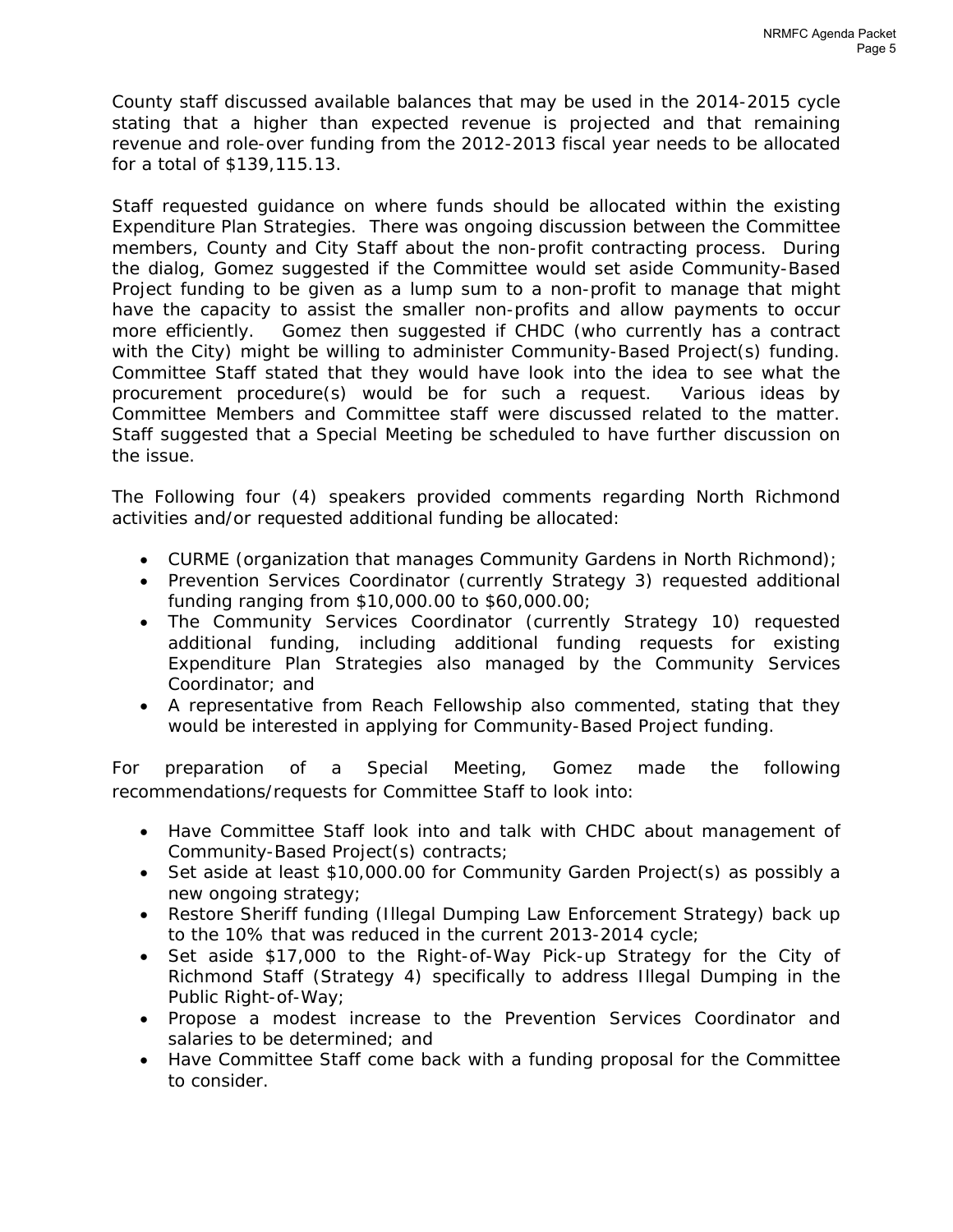Mayor McLaughlin agreed that \$10,000.00 seemed to be a good starting point to allocate to ongoing Community Gardens projects each year, however had some concern about restoring the Sheriff position funding (Illegal Dumping Law Enforcement Strategy).

# **8. Receive presentations - Verbal updates about mitigation funded strategies from the community services coordinator and others.**

A special meeting was scheduled for Friday, April 4, 2014 as there was no time left for discussion on Item #8.

# **9. ADJOURN to next Special meeting.**

Meeting adjourned by Clark at 4:25pm. A Special Meeting is scheduled for Friday, April 4, 2014 from 2:00pm to 4:00pm.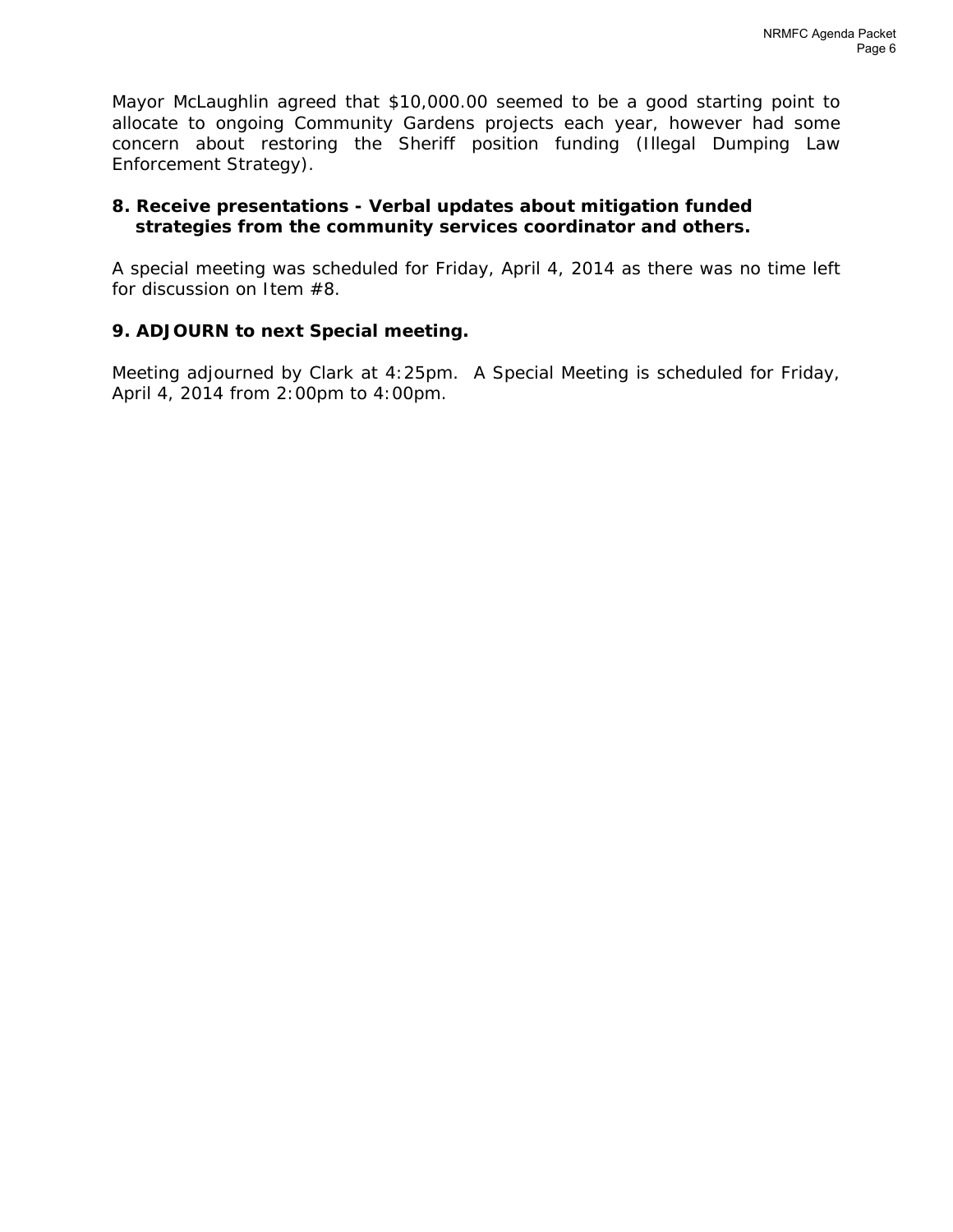# **North Richmond Waste & Recovery Mitigation Fee Joint Expenditure Planning Committee**

#### **Meeting Minutes**

Special Meeting Friday, April 4, 2014 2:00pm-4:00pm

*Richmond City Hall – Council Chambers / 440 Civic Center Plaza / Richmond, CA 94801* 

#### **I. Members/Alternates in Attendance:**

Dr. Henry Clark, chair – MRMAC Representative: Unincorporated area Jovanka Beckles, **Vice Chair** – Richmond City Councilmember Luz Gomez, Alternate Member – Contra Costa County Supervisor Beverly Scott, Alternate Member – NRMAC Representative: Unincorporated Area Mayor Gayle McLaughlin, Member – Richmond City Councilmember (arrived 4:07pm)

#### **II. Members Absent:**

Nathaniel Bates, Member – Richmond City Councilmember Johnny White, Member - Incorporated Area Resident

#### **1. Welcome and Introductions**

Dr. Henry Clark called the meeting to order at 2:17pm.

#### **2. Public Comment on any item not on agenda**

 There was one speaker from Men and Women of Valor; she handed out a pamphlet covering the organization and its services.

#### **3. APPROVE the Meeting Minutes**

- *a) Motion was moved* by Luz Gomez to approve the May 31, 2013 Minutes. *Motion was seconded* by Beverly Scott and unanimously approved (Mayor absent at this time).
- *b) The Committee will take a vote on the February 21, 2014 Minutes at the May 30, 2014 Meeting as Jowanka Beckles abstained since she did not attend the February 21, 2014 meeting. (1Abstain – 3 Ayes, No Mayor on Vote)*

#### **4. Receive 2012/2013 Expenditure Plan:**

County staff mentioned that Strategy 3 has been revised and that the adjustment is reflected in the report. No vote required, staff requested that the committee receive the change.

**5. Provide Direction to Committee staff about proposed development of 2014-2015 expenditure Plan and Request for Proposal (RFP) process for Community- Based Projects Strategy Funding.**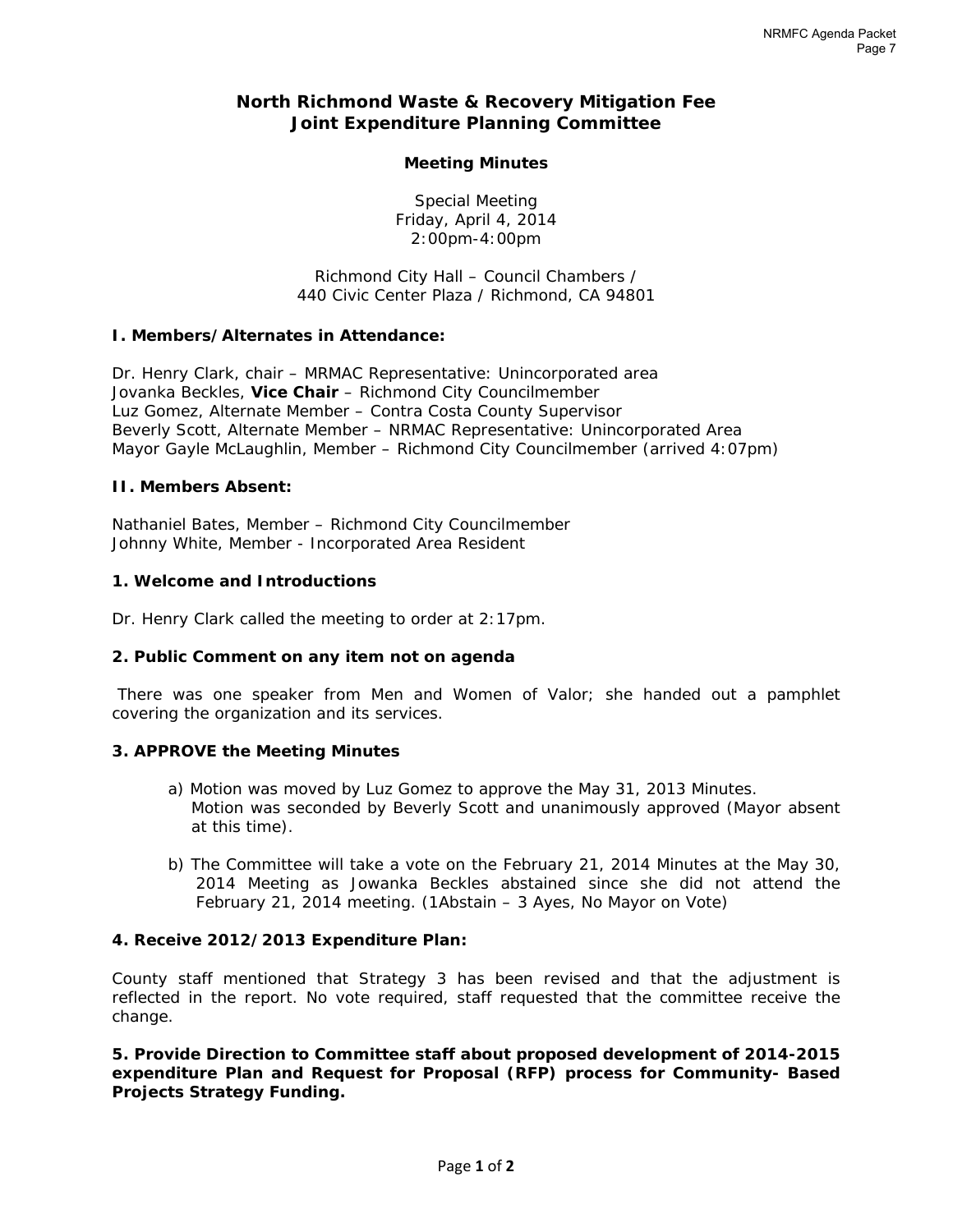There were five (5) speakers that provided comments and updates regarding North Richmond activities, and requested additional funding to be allocated. Luz applauded the work of the organizations in North Richmond for the upkeep of the gardens.

There was discussion between Committee staff and Committee Members regarding the 2014-2015 Expenditure Plan Budget Allocation Scenarios 1, 2 and 3. Committee staff suggested that the Committee go with Scenario #2. On-going discussion continued between Committee Members regarding the budget. Luz Gomez and Beverley Scott both provided recommendations on how funding should be allocated. After further discussion by Committee Members, a final recommendation was made by the Committee similar to the recommendations made by both Luz and Beverley (see the funding recommendation table attached regarding the funding allocation details).

Luz then made a motion that CHDC manage the operations of community based projects and gardens for Fiscal Year 2014-2015. All Committee members were in favor that CHDC be selected to be the fiscal agent. Luz also stated that 20% of the funding would go to CHDC to manage the contracts.

Discussion regarding the Request for Proposal Funding began, with Luz recommending that the RFP include the following:

- (A) That approximately **\$93,000** in funding will be available to all nonprofits for One-Time Community Based Projects.
- (B) Approximately **\$40,000** will be available under the New Neighborhood Community Garden Projects Strategy to organizations that have been maintaining the gardens over the years and that the idea of this funding is to create on-going funding for existing gardens based on a per square foot, and that the funding is not for new gardens.

Luz then recommended that the following be included in the RFP:

- one time funds that have rolled over (cannot count on it every year);
- Select local residents to do the work;
- Fund for local resident activities, with no maintenance required;
- Fund five (5) projects up to 25K each for the One-Time Community Based Projects; and
- The County and City Staff prepare and release an RFP and recommend the organizations that may be eligible to receive the funding.

#### **6. Receive Presentations about Mitigation Funded Strategies from the Community Services Coordinator and others.**

There were six (6) speakers that provided general comments and updates regarding North Richmond activities.

#### **7. Adjourn to next Meeting**

Meeting was adjourned by Clark at 4:20pm to the next regularly scheduled meeting on Friday, May 30, 2014.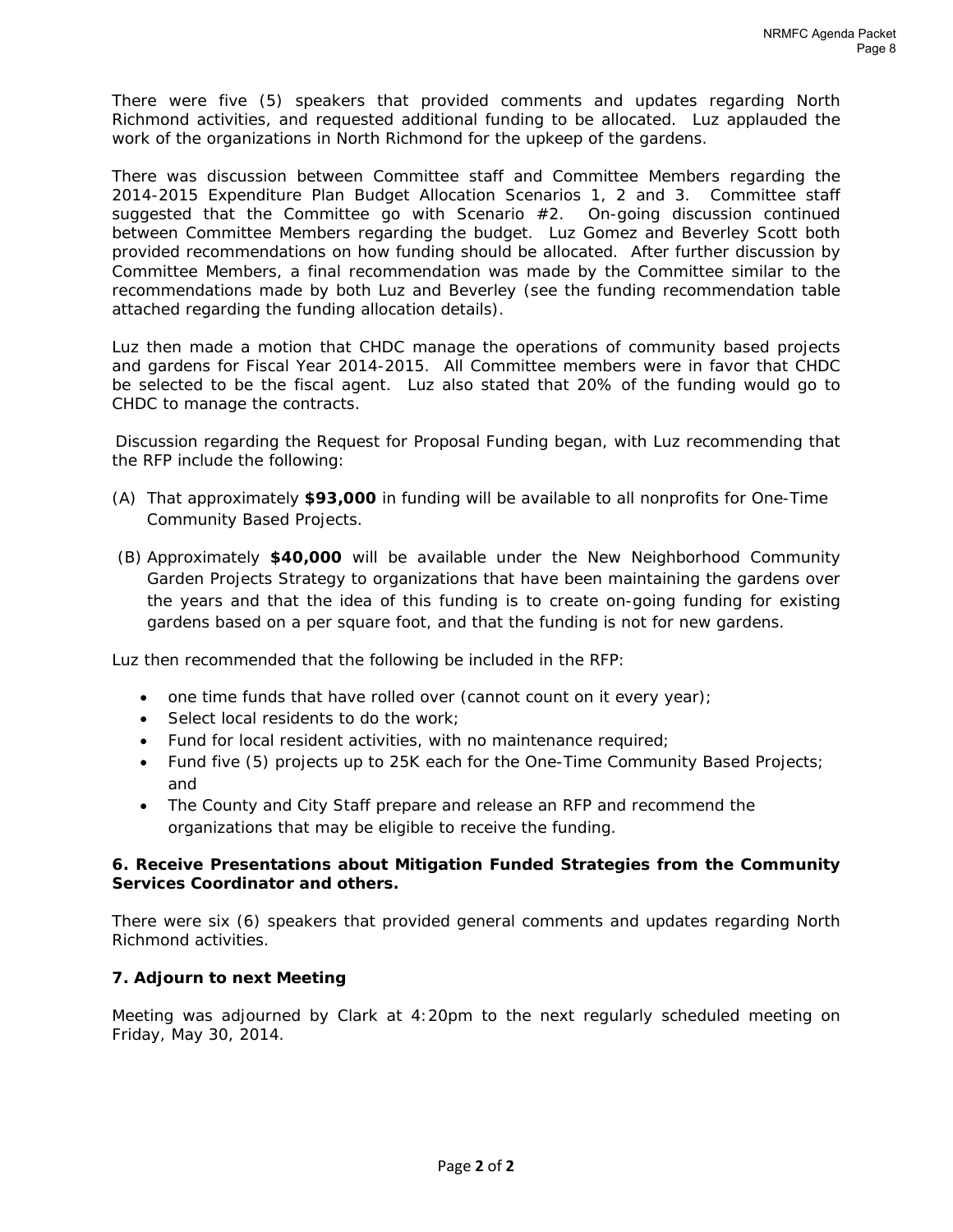# **2014-2015 Expenditure Plan Budget Allocation Scenarios and Recommendations Made at April 2014 Meeting North Richmond Waste and Recovery Mitigation Fee**

| #              | Strategy                                        |                      | Scenario 1 <sup>a</sup> Scenario 2 <sup>p</sup> Scenario 3 <sup>c</sup> |                            | LUZ                     | <b>BEVERLY</b>                       | <b>COMMITTEE</b><br>RECOMMENDATION RECOMMENDATION RECCOMMENDATION |
|----------------|-------------------------------------------------|----------------------|-------------------------------------------------------------------------|----------------------------|-------------------------|--------------------------------------|-------------------------------------------------------------------|
|                | Bulky Item Pick-ups & Disposal Vouchers         | \$<br>$\blacksquare$ | \$<br>$\blacksquare$                                                    | \$                         | 1,500.00                | $\overline{\mathcal{S}}$<br>2,500.00 | 1,500.00<br>\$                                                    |
| 2              | Neighborhood Clean-ups                          | \$<br>,500.00        | 1,575.00                                                                | 1,575.00                   | 10,000.00               | $\mathbf{\$}$<br>10,000.00           | $\mathbf{\$}$<br>10,000.00                                        |
| 3              | <b>Prevention Services Coordinator</b>          | 28,000.00            | 29,400.00                                                               | 29,400.00                  | 29,400.00               | $\mathbf{\$}$<br>28,000.00           | $\mathbf{\$}$<br>29,400.00                                        |
| $\overline{4}$ | Right-of-Way Pick-up & Tagging Abatement        | 17,000.00            | 17,000.00                                                               | 17,000.00                  | 17,000.00               | 17,000.00                            | 17,000.00                                                         |
| 5              | Code Enforcement - County                       | 88,160.00<br>\$      | 92,568.00                                                               | 92,568.00                  | -\$<br>92,568.00        | $\mathbf{\$}$<br>88,160.00           | $\mathbf{\$}$<br>92,568.00                                        |
| 6              | Code Enforcement - City                         | n/a                  |                                                                         |                            |                         | n/a                                  |                                                                   |
|                | <b>Illegal Dumping Law Enforcement</b>          | \$168,750.00         | \$177,187.50                                                            | \$187,500.00               | \$187,500.0             | $\mathbf{\$}$<br>168,750.00          | 177,187.50<br>$\mathbf{\$}$                                       |
| 8              | Surveillance Cameras                            | \$<br>2,700.00       | $\mathbf{\$}$<br>2,700.00                                               | \$<br>$2,700.00$ \$        | 2,700.00                | $\blacksquare$<br>2,700.00           | $\mathbf{\$}$<br>2,700.00                                         |
| 9              | <b>Parks Rehabilitation Initiative</b>          | n/a                  |                                                                         |                            |                         | n/a                                  |                                                                   |
| 10             | <b>Community Services Coordinator</b>           | 57,377.00            | 60,245.85                                                               | 60,245.85                  | 60,245.85               | $\mathbf{\$}$<br>57,377.00           | $\mathbf{\$}$<br>60,245.85                                        |
| 11             | Community-Based Projects                        | \$143,786.37         | \$121,367.55                                                            | $\mathbf{s}$<br>111,055.05 | 83,587.05               | 132,786.37                           | 93,899.22                                                         |
| 12             | North Richmond Green Community Service Programs | 39,133.33<br>\$      | 41.090.00                                                               | 41.090.00                  | 39,133.00               | 39,133.33<br>$\mathbf{\$}$           | $\mathbf{\$}$<br>39,133.33                                        |
| 13             | North Richmond Green Campaign                   | 10,000.00            | 10,500.00                                                               | 10.500.00                  | 10,000.00               | $\mathbf{\$}$<br>10,000.00           | $\mathbf{\$}$<br>10,000.00                                        |
| -14            | Neighborhood Community Garden Project(s)        | 20,000.00            | 20,000.00                                                               | 20,000.00                  | 40,000.00               | 20,000.00                            | 40,000.00                                                         |
| $\mathsf{X}$   | Committee Administration/Staffing               | 55,455.98            | 58,228.78                                                               | \$<br>58,228.78            | $\sqrt{3}$<br>58,228.78 | $\sqrt{3}$<br>55,455.98              | $\mathbf{\hat{s}}$<br>58,228.78                                   |
|                | Contingency (Reserve for Revenue Shortfall)     | 20,000.00            | 20,000.00                                                               | \$<br>$20,000.00$ \$       | 20,000.00               | $\overline{1s}$<br>20,000.00         | $\sqrt[3]{3}$<br>20,000.00                                        |
|                | Total of 2014/2015 Allocations                  | 651.862.68           | 651.862.68<br>SS.                                                       | 651,862.68                 | 651,862.68              | 651,862.68                           | 651,862.68                                                        |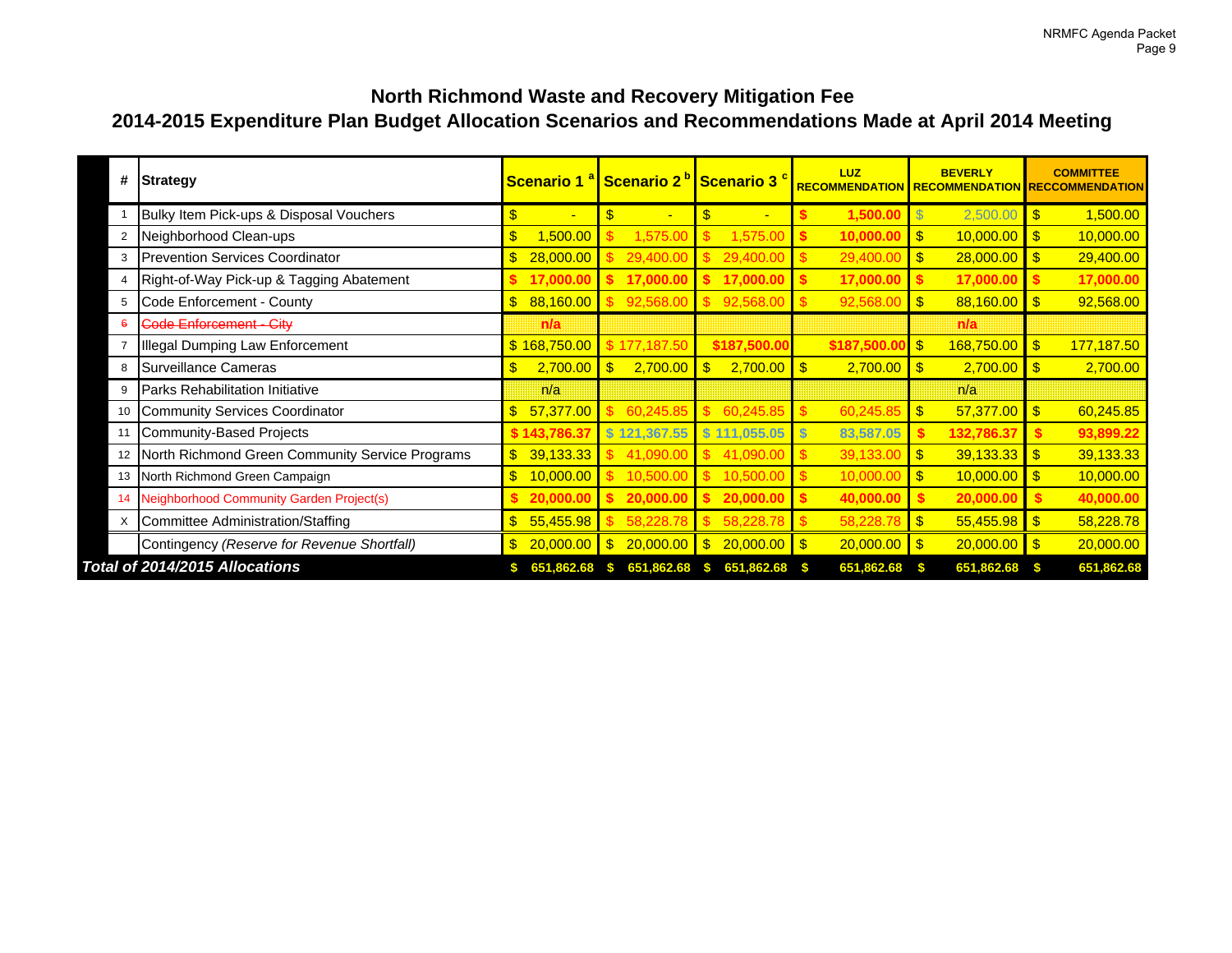| <b>North Richmond Waste &amp; Recovery Mitigation Fee Payments</b> |  |
|--------------------------------------------------------------------|--|
|--------------------------------------------------------------------|--|

| <b>Date Received</b>                                      | Time Period   | <b>Amount Received</b> | <b>Processible Tons</b> | <b>Solid Waste Tons</b> |
|-----------------------------------------------------------|---------------|------------------------|-------------------------|-------------------------|
| 9/4/2013                                                  | $Jul-13$      | \$<br>48,875.91        | 6,698                   | 12,657                  |
| 10/8/2013                                                 | Aug-13        | \$<br>47,811.40        | 6,254                   | 12,462                  |
| 10/30/2013                                                | $Sep-13$      | \$<br>46,013.31        | 5,971                   | 12,006                  |
| 11/26/2013                                                | Oct-13        | \$<br>48,471.94        | 6,492                   | 12,593                  |
| 12/24/2013                                                | <b>Nov-13</b> | \$<br>44,667.44        | 5,999                   | 11,600                  |
| 1/29/2014                                                 | <b>Dec-13</b> | \$<br>44,131.54        | 5,663                   | 11,532                  |
| 2/28/2014                                                 | Jan-14        | \$<br>47,174.66        | 5,354                   | 12,160                  |
| 4/7/2014                                                  | Feb-14        | \$<br>42,900.00        | 4,537                   | 11,056                  |
| 5/6/2014                                                  | Mar-14        | \$<br>48,332.78        | 6,061                   | 12,304                  |
|                                                           | Apr-14        |                        |                         |                         |
|                                                           | May-14        |                        |                         |                         |
|                                                           | Jun-14        |                        |                         |                         |
|                                                           |               |                        |                         |                         |
| Total - Actual YTD (FY 2013/14)                           |               | \$<br>418,378.98       | 53,030                  | 108,370                 |
| Total - July thru Dec 2013 Projected                      |               | \$<br>277,279.86       |                         |                         |
|                                                           |               |                        |                         |                         |
| <b>Monthly Average - Actual</b>                           |               | \$<br>46,486.55        | 5,892                   | 12,041                  |
| Total - Projected (FY 2013/14)                            |               | \$<br>554,559.72       | 71,362                  | 144,858                 |
|                                                           |               |                        |                         |                         |
| <b>Monthly Average - Projected</b>                        |               | \$<br>46,213.31        | 5,947                   | 12,072                  |
| <b>Current Actual 2013 Surplus July -</b><br>Dec (YTD)    |               | \$<br>141,099.12       |                         |                         |
|                                                           |               |                        |                         |                         |
| <b>Actual Revenue Shortfall/Surplus</b><br>(Jan-Jun 2014) |               | <b>TBD</b>             |                         |                         |
| <b>Actual Monthly Average Surplus</b><br>(YTD)            |               | \$<br>273.24           |                         |                         |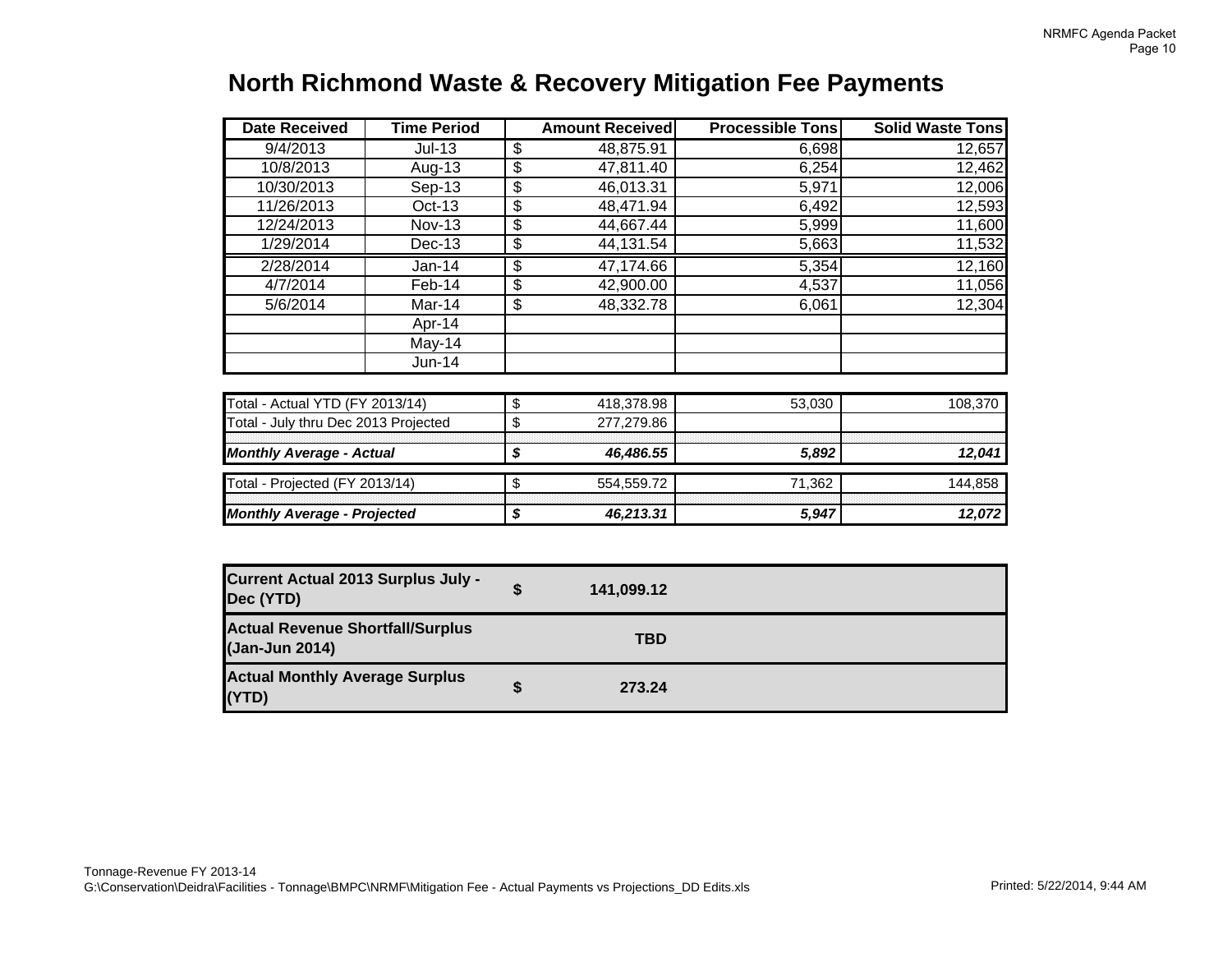# **Attachment 2 - Community Based Projects Table (Strategy 9)**

# *2014/2015 Expenditure Plan Funding Allocations for New Selected Projects to be recommended for City/County approval by the North Richmond Mitigation Fee Committee*

In April 2014, the NRMF Committee recommended an allocation of \$93,899.22 for new 2014/15 Community Based Projects. At the meeting scheduled for May 30, 2014 the NRMF Committee is expected to make selection recommendations for the allocation of this funding based on a Funding Request Propal realsed on April 23, 2014 by Committee Staff and Proposals submitted by eligible non-profit organizations in May 2014. The number of organizations (not necessary 4 shown below) and amount of funding to be recommended for each organization is expected to be determined by the NRMF Committee at its meeting on May 30, 2014.

# *New Community Based Projects Recommended for Funding in 2014/2015*

| Organization /<br><b>Fiscal Sponsor</b><br>(if applicable) | <b>Project Title</b> | <b>Requested</b><br><b>Amount</b> | <b>Non-Profit</b><br><b>Award for</b><br><b>Project</b> | <b>Agency</b><br><b>Contracting</b><br>Costs <sup>1</sup> | <b>Total for</b><br><b>Project Award</b><br>& Contract | <b>Notes</b>                                                                                 |
|------------------------------------------------------------|----------------------|-----------------------------------|---------------------------------------------------------|-----------------------------------------------------------|--------------------------------------------------------|----------------------------------------------------------------------------------------------|
|                                                            |                      |                                   |                                                         |                                                           |                                                        |                                                                                              |
| To be recommended by the<br><b>Committee</b>               |                      | TBD*                              | TBD*                                                    | Up to 20% of<br>award amount                              | TBD*                                                   | Selected organization(s)                                                                     |
| To be recommended by the<br><b>Committee</b>               |                      | TBD*                              | TBD*                                                    | Up to 20% of<br>award amount                              | TBD*                                                   | may be asked to submit<br>scaled-back versions of<br>their Scope of Work<br>describing what  |
| To be recommended by the<br><b>Committee</b>               |                      | TBD*                              | TBD*                                                    | Up to 20% of<br>award amount                              | TBD*                                                   | element(s) of their<br>selected project they are<br>proposing to complete<br>with the amount |
| To be recommended by the<br><b>Committee</b>               |                      | TBD*                              | TBD*                                                    | Up to 20% of<br>award amount                              | TBD*                                                   | available.                                                                                   |
| City/County Contract Admin Cost <sup>2</sup>               |                      |                                   |                                                         | \$3,000                                                   |                                                        |                                                                                              |
| <b>Total Funding Requested/Allocated</b>                   |                      | \$<br>۰.                          | S                                                       |                                                           | 93,899.22                                              |                                                                                              |

TBD\* To be determined for recommendation by the Committee at the May 31, 2013 NRMF Committee Meeting.

 $1$  Costs to have 3rd party organization manage and oversee contracts with Organizations selected for funding.

 $2$  County/City contracting cost to contract with 3rd Party to oversee Organizations and/or to contract with individual Organizations directly with City or County. G:\Conservation\Deidra\Illegal Dumping\BMPC Mitigation Fee Committee\Meetings\2014 Meetings\5-30-2014\CommBasedProjects\_w-2014-15 NEW.xls New 2013 CBPs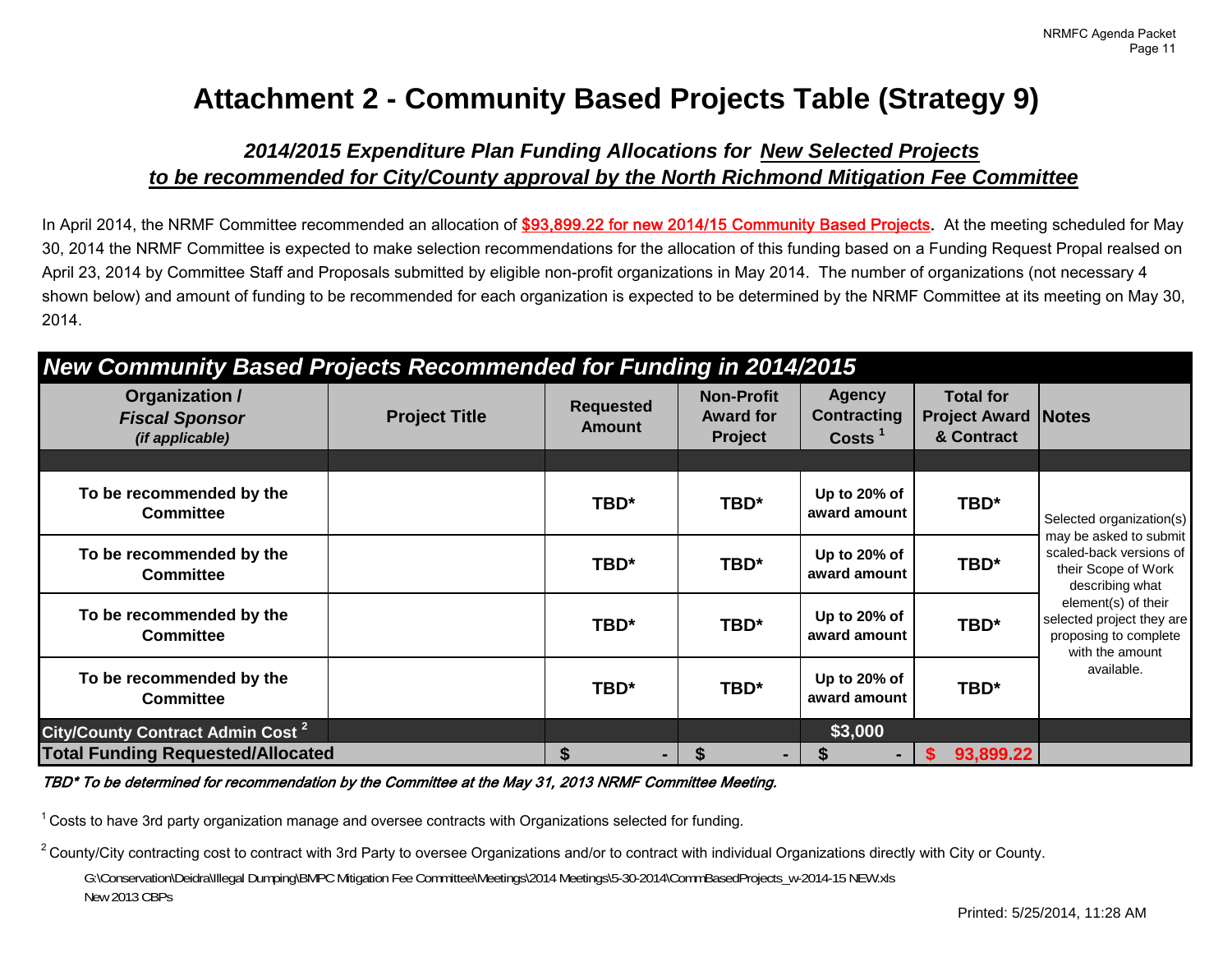# **Attachment 4 - Neighborhood Community Garden Projects Table (Strategy 12)**

# *2014/2015 Expenditure Plan Funding Allocations for New Selected Projects to be recommended for City/County approval by the North Richmond Mitigation Fee Committee*

In April 2014, the NRMF Committee recommended an allocation of \$40,000 for new Neighborhood Community Garden Projects for 2014/2015. At the meeting scheduled for May 30, 2014 the NRMF Committee is expected to make selection recommendations for the allocation of this funding based on a Funding Request Propal realsed on April 23, 2014 by Committee Staff and Proposals submitted by eligible non-profit organizations in May 2014. The number of organizations (not necessary 4 shown below) and amount of funding to be recommended for each organization is expected to be determined by the NRMF Committee at its meeting on May 30, 2014.

| Organization /<br><b>Fiscal Sponsor</b><br>(if applicable) | <b>Project Title</b> | <b>Requested</b><br><b>Amount</b> | <b>Non-Profit</b><br><b>Award for</b><br><b>Project</b> | <b>Agency</b><br><b>Contracting</b><br>Costs <sup>1</sup> | <b>Total for</b><br><b>Project Award Notes</b><br>& Contract |                                                                                              |
|------------------------------------------------------------|----------------------|-----------------------------------|---------------------------------------------------------|-----------------------------------------------------------|--------------------------------------------------------------|----------------------------------------------------------------------------------------------|
|                                                            |                      |                                   |                                                         |                                                           |                                                              |                                                                                              |
| To be recommended by the<br><b>Committee</b>               |                      | TBD*                              | TBD*                                                    | Up to 20% of<br>award amount                              | TBD*                                                         | Selected organization(s)                                                                     |
| To be recommended by the<br><b>Committee</b>               |                      | TBD*                              | TBD*                                                    | Up to 20% of<br>award amount                              | TBD*                                                         | may be asked to submit<br>scaled-back versions of<br>their Scope of Work<br>describing what  |
| To be recommended by the<br><b>Committee</b>               |                      | TBD*                              | TBD*                                                    | Up to 20% of<br>award amount                              | TBD*                                                         | element(s) of their<br>selected project they are<br>proposing to complete<br>with the amount |
| To be recommended by the<br><b>Committee</b>               |                      | TBD*                              | TBD*                                                    | Up to 20% of<br>award amount                              | TBD*                                                         | available.                                                                                   |
| City/County Contract Admin Cost <sup>2</sup>               |                      |                                   |                                                         | \$3,000                                                   |                                                              |                                                                                              |
| <b>Total Funding Requested/Allocated</b>                   |                      | \$<br>۰.                          | -S<br>۰.                                                |                                                           | 40,000.00                                                    |                                                                                              |

TBD\* To be determined for recommendation by the Committee at the May 31, 2013 NRMF Committee Meeting.

 $1$  Costs to have 3rd party organization manage and oversee contracts with Organizations selected for funding.

 $2$  County/City contracting cost to contract with 3rd Party to oversee Organizations and/or to contract with individual Organizations directly with City or County. G:\Conservation\Deidra\Illegal Dumping\BMPC Mitigation Fee Committee\Meetings\2014 Meetings\5-30-2014\CommGardenProjects\_2014-15 NEW.xls New 2013 CBPs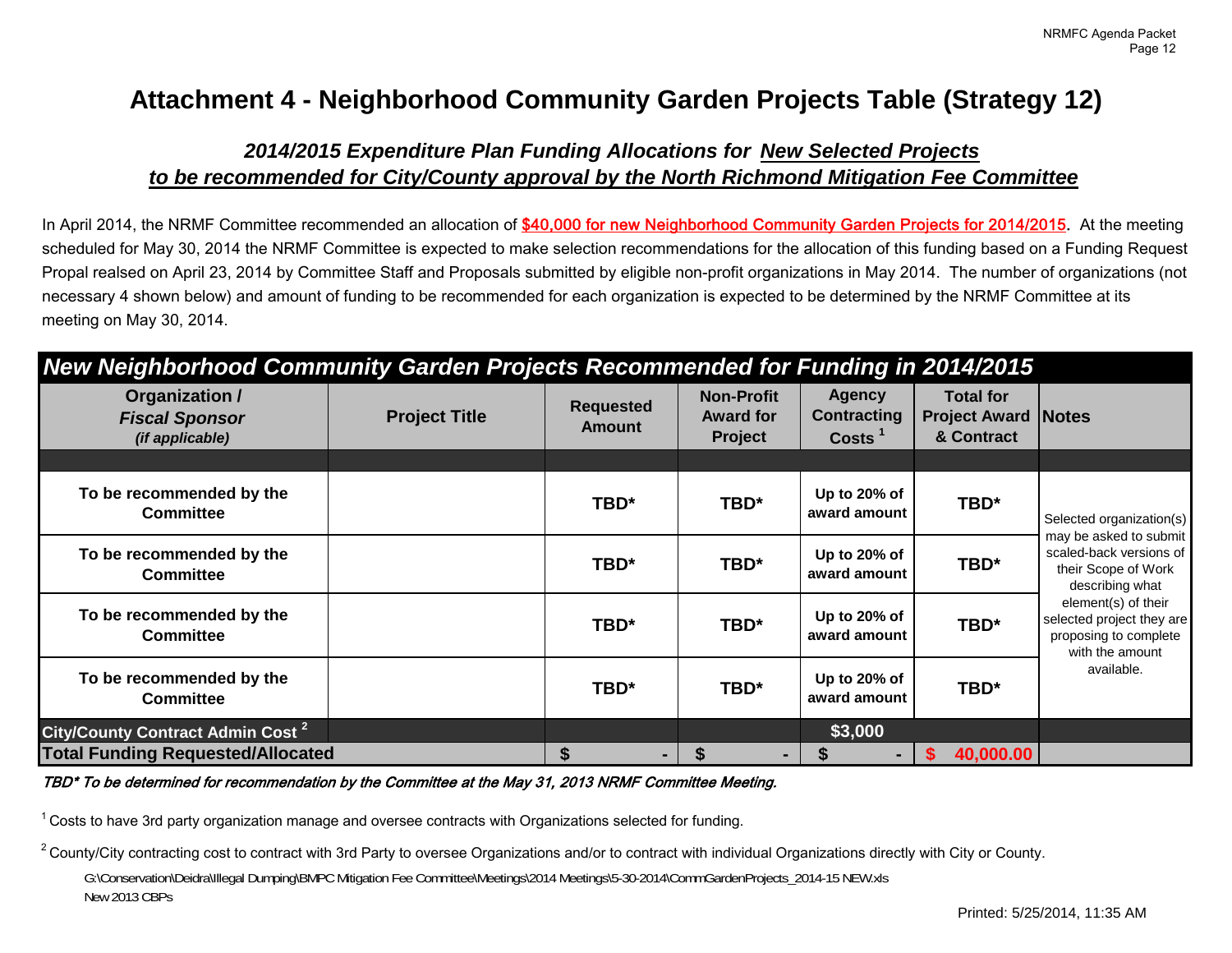# **NORTH RICHMOND MITIGATION FEE - 2014/2015 Community Based Project Funding Requests for One-Time Community Based Projects Requesting Funding**

The following table summarizes staff evaluations of 2014/15 Community Based Project (CBP) Funding Requests submitted for the One-Time Community Based Projects Requesting Funding in response to the Funding Request Proposal & Application Guidelines for CBP released by the North Richmond Mitigation Fee Committee staff on April 23, 2014.

|                                                              |                                                |                                                                      | <b>One-Time Community Based Projects Requeting Funding</b> |                                                                        |                                                  |                                                                                                       |                                                                                                                                                                                                                                                                                                                                                 |                 |                                                                                                                 |                          |                               |
|--------------------------------------------------------------|------------------------------------------------|----------------------------------------------------------------------|------------------------------------------------------------|------------------------------------------------------------------------|--------------------------------------------------|-------------------------------------------------------------------------------------------------------|-------------------------------------------------------------------------------------------------------------------------------------------------------------------------------------------------------------------------------------------------------------------------------------------------------------------------------------------------|-----------------|-----------------------------------------------------------------------------------------------------------------|--------------------------|-------------------------------|
| <b>Applicant Organization</b>                                | <b>Fiscal Sponsor</b>                          | <b>Project Title</b>                                                 | <b>Dollar Amount</b><br>Requested<br>(approximate)         | Payment Requested - Up<br>of Implementer Award<br>Ivance I<br>10%<br>ই | Requested<br>Funding<br>$\mathbf{r}$<br>$\aleph$ | Number of<br><b>Submittal</b><br><b>Requirements</b><br><b>Missing</b><br>$(O=Complete/$<br>Eligible) | <b>ELIGIBILILTY DETERMINATIONS</b><br>(based on Submittal Requirements in the<br><b>Funding Request Guidelines)</b>                                                                                                                                                                                                                             | Staff<br>County | <b>SCORES</b><br>(based on Evaluation<br>Criteria in the Funding<br><b>Request Guidelines)</b><br>Staff<br>City | County<br>City &<br>otal | Ranking<br>Scores<br>Combined |
| Neighborhood House of North<br>Richmond                      | Neighborhood<br>House of North<br>Richmond     | North Richmond<br>Green Team                                         | \$<br>25,000.00                                            | Yes                                                                    | 15.8%                                            | $\mathbf{1}$                                                                                          | MISSING SUBMITTAL REQUIREMENTS -<br>Authorization Letter (s) from Property Owners                                                                                                                                                                                                                                                               | 95              | 100                                                                                                             | 195                      | $\mathbf{1}$                  |
| Davis Chapel Neighborhood<br><b>Enhancement Team (DCNET)</b> | <b>Davis Chapel CME</b><br>Church              | Davis Chapel A. Moore<br><b>NR Community</b><br>Garden               | $\mathbf{\hat{S}}$<br>25,000.00                            | <b>No</b>                                                              | 15.8%                                            | $\overline{\mathbf{3}}$                                                                               | <b>MISSING SUBMITTAL REQUIREMENTS - (1)</b><br>Written agreement with Fiscal Sponsor, (2) Fiscal<br>Sponsor's Proof of 501 (c)(3), (3) Copy(ies) of<br>letter(s) from Applicant or Fiscal Sponsor past<br>Funder(s)                                                                                                                             | 83              | 98                                                                                                              | 181                      | $\overline{2}$                |
| Men & Women of Valor                                         | Men & Women of<br>Valor                        | Environmental Impact<br>Project                                      | $\mathfrak{L}$<br>20,000.00                                | <b>Unknown</b>                                                         | 12.6%                                            | 3                                                                                                     | MISSING SUBMITTAL REQUIREMENTS - (1)<br>Electronic Copy of Application/Proposal in Word<br>(editable), (2) Propasal questions incomplete--did not<br>use/answer funding request application template<br>questions, (3) Authorization Letter(s) from Property<br>Owner(s)--unclear on if project will occur on one or<br>more specific locations | 81              | 93                                                                                                              | 174                      | 3                             |
| The Remember Us People<br>Project (TRUPP)                    | Self-Sustaining<br>Communities                 | Beautification, food<br>and community<br>building project            | \$<br>25,000.00                                            | Yes                                                                    | 15.8%                                            | 3                                                                                                     | MISSING SUBMITTAL REQUIREMENTS - (1)<br>Electronic Copy of Application/Proposal in Word<br>(editable), (2) Authorization Letter(s) from Property<br>Owners, (3) Copy(ies) of Letter(s) from Applicant or<br>Fiscal Sponsor past Funder(s)                                                                                                       | 73              | 96                                                                                                              | 169                      | 4                             |
| Reach Fellowship International                               | Reach Fellowship<br>International              | Reach Clean Up<br>Initiative                                         | \$<br>25,000.00                                            | Yes                                                                    | 15.8%                                            | $\mathbf{1}$                                                                                          | MISSING SUBMITTAL REQUIREMENTS - Electronic<br>Copy of Application/Proposal in Word (editable)                                                                                                                                                                                                                                                  | 98              | 64                                                                                                              | 162                      | 5                             |
| Golden Gate Audubon Society                                  | Same as Applicant<br>Organization              | Eco-Richmond Project                                                 | $\sqrt{3}$<br>13,202.50                                    | No                                                                     | 8.3%                                             | $\mathbf 0$                                                                                           | <b>ELIGIBILE TO BE CONSIDERED FOR FUNDING -</b><br>Completed/submitted all required documentation on<br>time and in the manner required                                                                                                                                                                                                         | 88              | 70                                                                                                              | 158                      | 6                             |
| <b>Chesley Avenue Mutual</b><br>Housing                      | <b>Chesley Avenue</b><br><b>Mutual Housing</b> | <b>Youth Mentoring</b><br>through Chess &<br><b>Computer Science</b> | \$<br>25,000.00                                            | Yes                                                                    | 15.8%                                            | 3                                                                                                     | <b>MISSING SUBMITTAL REQUIREMENTS - (1) Proof</b><br>of 501(c)(3), (2) Proposal questions incomplete (3)<br>Authorization Letter(s) from Property Owner(s)                                                                                                                                                                                      | 59              | 62                                                                                                              | 121                      | $\overline{z}$                |
| Contract Administration (Up to 20% of Total Award Amount)    |                                                |                                                                      |                                                            |                                                                        |                                                  |                                                                                                       |                                                                                                                                                                                                                                                                                                                                                 |                 |                                                                                                                 |                          |                               |
| <b>Total Funding Requested</b>                               |                                                |                                                                      | \$<br>158,202.50                                           |                                                                        | 100%                                             |                                                                                                       |                                                                                                                                                                                                                                                                                                                                                 |                 |                                                                                                                 |                          |                               |

G:\Conservation\Deidra\Illegal Dumping\BMPC Mitigation Fee Committee\2014-2015 Exp Plan\CBP RFP Docs\RFPs Received & Evaluation Criteria\City & County Evaluations Completed\NRMFC\_PropsalMatrix\_Eval-Scores\_OneTime\_5-22-14.x Printed: 5/24/2014, 10:33 AM Page 1 of 1

NRMFC Agenda Packet

Page 13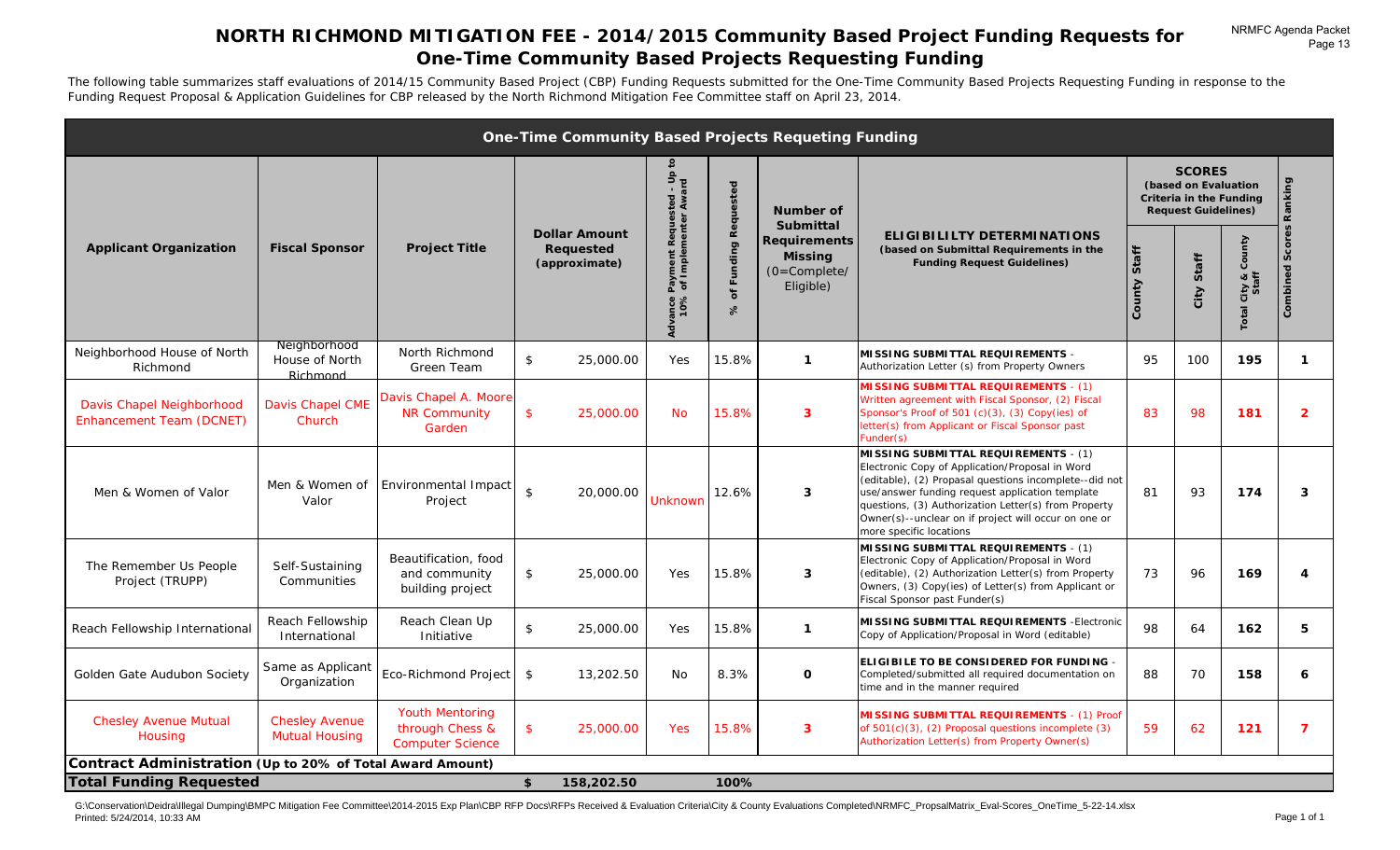# **NORTH RICHMOND MITIGATION FEE - 2014/2015 Community Based Project Funding Requests for Neighborhood Community Garden Projects Requesting Funding**

The following table summarizes staff evaluations of 2014/15 Community Based Project (CBP) Funding Requests submitted for Neighborhood Community Garden Projects in response to the Funding Request Proposal & Application Guidelines for CBP released by the North Richmond Mitigation Fee Committee staff on April 23, 2014.

|                                                                |                                                                                                                                                                                                   |                                                                                              |                                                                      |                                                                               |                 |               | Neighborhood Community Garden Projects Requesting Funding |                                                                                                                                                                                                                           |     |                                                                                                       |     |                                 |
|----------------------------------------------------------------|---------------------------------------------------------------------------------------------------------------------------------------------------------------------------------------------------|----------------------------------------------------------------------------------------------|----------------------------------------------------------------------|-------------------------------------------------------------------------------|-----------------|---------------|-----------------------------------------------------------|---------------------------------------------------------------------------------------------------------------------------------------------------------------------------------------------------------------------------|-----|-------------------------------------------------------------------------------------------------------|-----|---------------------------------|
|                                                                | Up to 10%<br>nter Award<br>Advance Payment<br>Requested - Up<br>of Implementer<br><b>Dollar Amount</b><br><b>Fiscal Sponsor</b><br><b>Project Title</b><br>Requested<br>(approximate)<br>$\aleph$ |                                                                                              |                                                                      |                                                                               |                 |               | <b>Number of</b><br><b>Submittal</b>                      | <b>ELIGIBILILTY DETERMINATIONS</b>                                                                                                                                                                                        |     | <b>SCORES</b><br>(based on Evaluation<br><b>Criteria in the Funding</b><br><b>Request Guidelines)</b> |     | <b>J</b> Based on<br>led Scores |
| <b>Applicant Organization</b>                                  |                                                                                                                                                                                                   | 6 of Funding<br>Requested                                                                    | <b>Requirements</b><br><b>Missing</b><br>$(O=Complete/$<br>Eligible) | (based on Submittal Requirements in the<br><b>Funding Request Guidelines)</b> | Staff<br>County | Staff<br>City | City &<br>y Staff<br>Total Ci<br>County                   | Ranking<br>Combine                                                                                                                                                                                                        |     |                                                                                                       |     |                                 |
| <b>Communities United Restoring</b><br>Mother Earth (CURME)    | <b>Greater Richmond</b><br>Interfaith Program                                                                                                                                                     | Lots of Crops                                                                                | \$                                                                   | 15,000.00                                                                     | No              | 33.5%         | $\overline{2}$                                            | MISSING SUBMITTAL REQUIREMENTS - (1)<br>Application/Proposal was not Received by 5PM<br>deadline on 5/13/2014, (2) Written Agreement with<br>Fiscal Sponsor not provided.                                                 | 100 | 99                                                                                                    | 199 | $\mathbf{1}$                    |
| Urban Tilth                                                    | Urban Tilth                                                                                                                                                                                       | <b>Cultivating Hope:</b><br>Maintaining North<br><b>Richmond Gardens</b>                     | \$                                                                   | 10,000.00                                                                     | No              | 22.4%         | $\mathbf{1}$                                              | MISSING SUBMITTAL REQUIREMENTS -<br>Authorization Letter(s) from Property Owner(s)                                                                                                                                        | 92  | 99                                                                                                    | 191 | $\overline{2}$                  |
| Contra Costa County Service<br>Integration Team (SIT)          | Community<br>Housing<br>Development<br>(CHDC)                                                                                                                                                     | Contra Costa County<br>Service Integration,<br>Family Service Center,<br>Build Men and Women | \$                                                                   | 9,714.00                                                                      | No              | 21.7%         | $\overline{2}$                                            | MISSING SUMBITTAL REQUIREMENTS - (1)<br>Electronic Copy of Application/Proposal in Word<br>(editable), (2) Copy(ies) of Letter(s) from Applicant<br>or Fiscal Sponsor past Funder(s)                                      | 83  | 95                                                                                                    | 178 | 3                               |
| <b>McGlothen Temple Educational</b><br><b>Community Center</b> | Mr. John A.<br><b>Jennings</b>                                                                                                                                                                    | <b>McGlothen Temple</b><br>Educational<br><b>Community Center</b>                            | $\mathsf{\$}$                                                        | 10,000.00                                                                     | <b>No</b>       | 22.4%         | 3                                                         | <b>MISSING SUBMITTAL REQUIREMENTS - (1)</b><br>Electronic Copy of Application/Proposal in Word<br>(editable), (2) Proof of $501(c)(3)$ , (3) Copy(ies) of<br>Letter(s) from Applicant or Fiscal Sponsor past<br>Funder(s) | 63  | 88                                                                                                    | 151 | $\boldsymbol{\varDelta}$        |
| <b>Subtotal for CB Projects</b>                                |                                                                                                                                                                                                   |                                                                                              |                                                                      |                                                                               |                 |               |                                                           |                                                                                                                                                                                                                           |     |                                                                                                       |     |                                 |
| Contract Administration (Up to 20% of Total Award Amount)      |                                                                                                                                                                                                   |                                                                                              |                                                                      |                                                                               |                 |               |                                                           |                                                                                                                                                                                                                           |     |                                                                                                       |     |                                 |
| <b>Total Funding Requested</b>                                 |                                                                                                                                                                                                   |                                                                                              | \$                                                                   | 44,714.00                                                                     |                 | 100%          |                                                           |                                                                                                                                                                                                                           |     |                                                                                                       |     |                                 |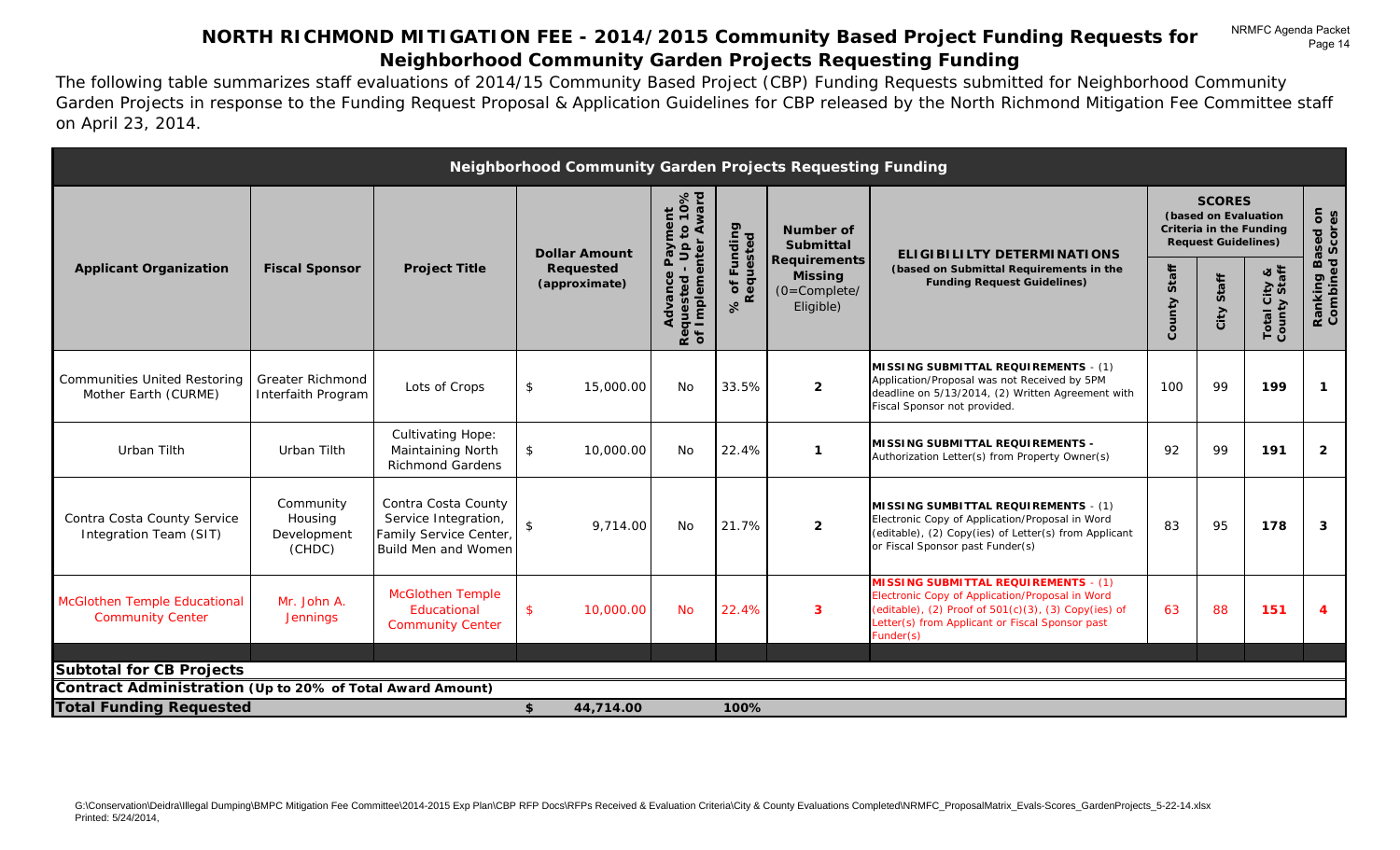# **Attachment 3 - Community Based Projects Table (Strategy 9)**

*Obligated funding allocated for Community Based Projects in the 2013/14 Expenditure Plan recommended to be included in the 2014/2015 Expenditure Plan to allow completion of work beyond June 30, 2014.* 

**At their meeting held on May 31, 2013, the NRMF Committee voted to approve recommending the following allocations totalling \$51,816.74 to fund 2013/14 Community Based Projects. The following projects were selected based on Proposals submitted by eligible non-profit organizations in 2012. Center for Human Development (CHD) is not included in this table, since the ogranization no longer exists. The allocated funding (\$17,272.25) for CHD is reallocated for use into the 2014/2015 Expenditure Plan.** 

| <b>Community Based Projects Carried Over From 2013/2014 Expenditure Plan</b>                                          |                                            |    |                                   |    |                                                         |    |                                                     |    |                                                        |              |
|-----------------------------------------------------------------------------------------------------------------------|--------------------------------------------|----|-----------------------------------|----|---------------------------------------------------------|----|-----------------------------------------------------|----|--------------------------------------------------------|--------------|
| Organization /<br><b>Fiscal Sponsor</b><br>(if applicable)                                                            | <b>Project Title</b>                       |    | <b>Requested</b><br><b>Amount</b> |    | <b>Non-Profit</b><br><b>Award for</b><br><b>Project</b> |    | <b>Agency</b><br><b>Contracting</b><br><b>Costs</b> |    | <b>Total for</b><br><b>Project Award</b><br>& Contract | <b>Notes</b> |
|                                                                                                                       |                                            |    |                                   |    |                                                         |    |                                                     |    |                                                        |              |
| <b>Athletes United for Peace</b>                                                                                      | Community Media Outreach<br><b>Project</b> | \$ | 150,000.00                        | S. | 14,272.25                                               | \$ | 3,000.00                                            | S  | 17,272.25                                              |              |
| <b>Communities United Resorting</b><br>Mother Earth (CURME) /<br><b>Greater Richmond Interfaith</b><br>Program (GRIP) | <b>Lots of Crops</b>                       | \$ | 242,681.80                        | S. | 14,272.25                                               | \$ | 3,000.00                                            | S. | 17,272.25                                              |              |
|                                                                                                                       |                                            |    |                                   |    |                                                         |    |                                                     |    |                                                        |              |
| <b>Total Funding Requested/Allocated</b>                                                                              |                                            | S. | 392,681.80                        |    | 28,544.49                                               | S  | 6,000.00                                            |    | 34,544.49                                              |              |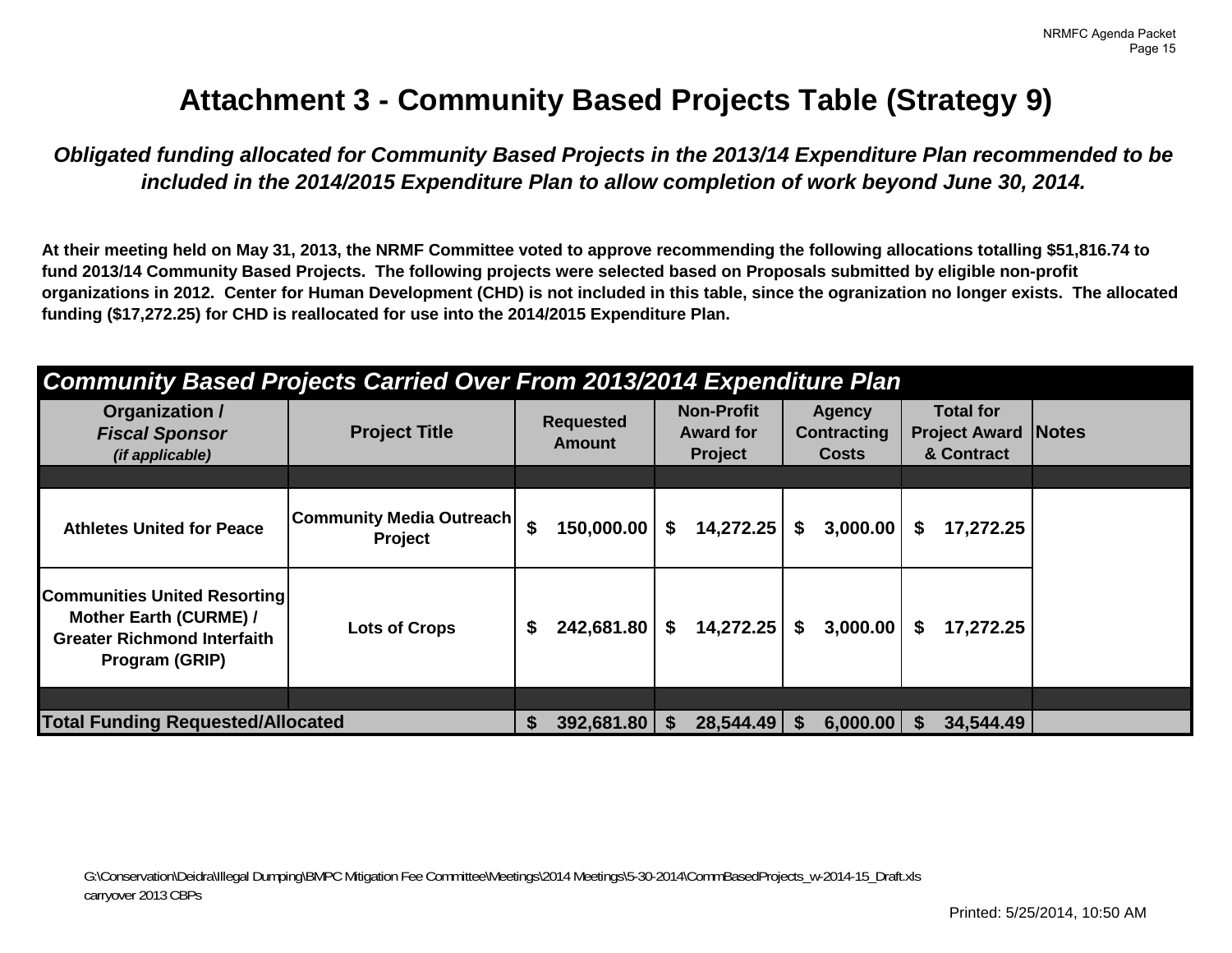# **Attachment 3 - Community Based Projects Table (Strategy 9)**

*Obligated funding allocated for Community Based Projects in the 2013/14 Expenditure Plan recommended to be included in the 2014/2015 Expenditure Plan to allow completion of work beyond June 30, 2014.* 

**At their meeting held on May 31, 2013, the NRMF Committee voted to approve recommending the following allocations totalling \$51,816.74 to fund 2013/14 Community Based Projects. The following projects were selected based on Proposals submitted by eligible non-profit organizations in 2012. Center for Human Development (CHD) is not included in this table, since the ogranization no longer exists. The allocated funding (\$17,272.25) for CHD is reallocated for use into the 2014/2015 Expenditure Plan.** 

| <b>Community Based Projects Carried Over From 2013/2014 Expenditure Plan</b>                                          |                                            |    |                                   |    |                                                         |    |                                                     |    |                                                        |              |
|-----------------------------------------------------------------------------------------------------------------------|--------------------------------------------|----|-----------------------------------|----|---------------------------------------------------------|----|-----------------------------------------------------|----|--------------------------------------------------------|--------------|
| Organization /<br><b>Fiscal Sponsor</b><br>(if applicable)                                                            | <b>Project Title</b>                       |    | <b>Requested</b><br><b>Amount</b> |    | <b>Non-Profit</b><br><b>Award for</b><br><b>Project</b> |    | <b>Agency</b><br><b>Contracting</b><br><b>Costs</b> |    | <b>Total for</b><br><b>Project Award</b><br>& Contract | <b>Notes</b> |
|                                                                                                                       |                                            |    |                                   |    |                                                         |    |                                                     |    |                                                        |              |
| <b>Athletes United for Peace</b>                                                                                      | Community Media Outreach<br><b>Project</b> | \$ | 150,000.00                        | S. | 14,272.25                                               | \$ | 3,000.00                                            | S  | 17,272.25                                              |              |
| <b>Communities United Resorting</b><br>Mother Earth (CURME) /<br><b>Greater Richmond Interfaith</b><br>Program (GRIP) | <b>Lots of Crops</b>                       | \$ | 242,681.80                        | S. | 14,272.25                                               | \$ | 3,000.00                                            | S. | 17,272.25                                              |              |
|                                                                                                                       |                                            |    |                                   |    |                                                         |    |                                                     |    |                                                        |              |
| <b>Total Funding Requested/Allocated</b>                                                                              |                                            | S. | 392,681.80                        |    | 28,544.49                                               | S  | 6,000.00                                            |    | 34,544.49                                              |              |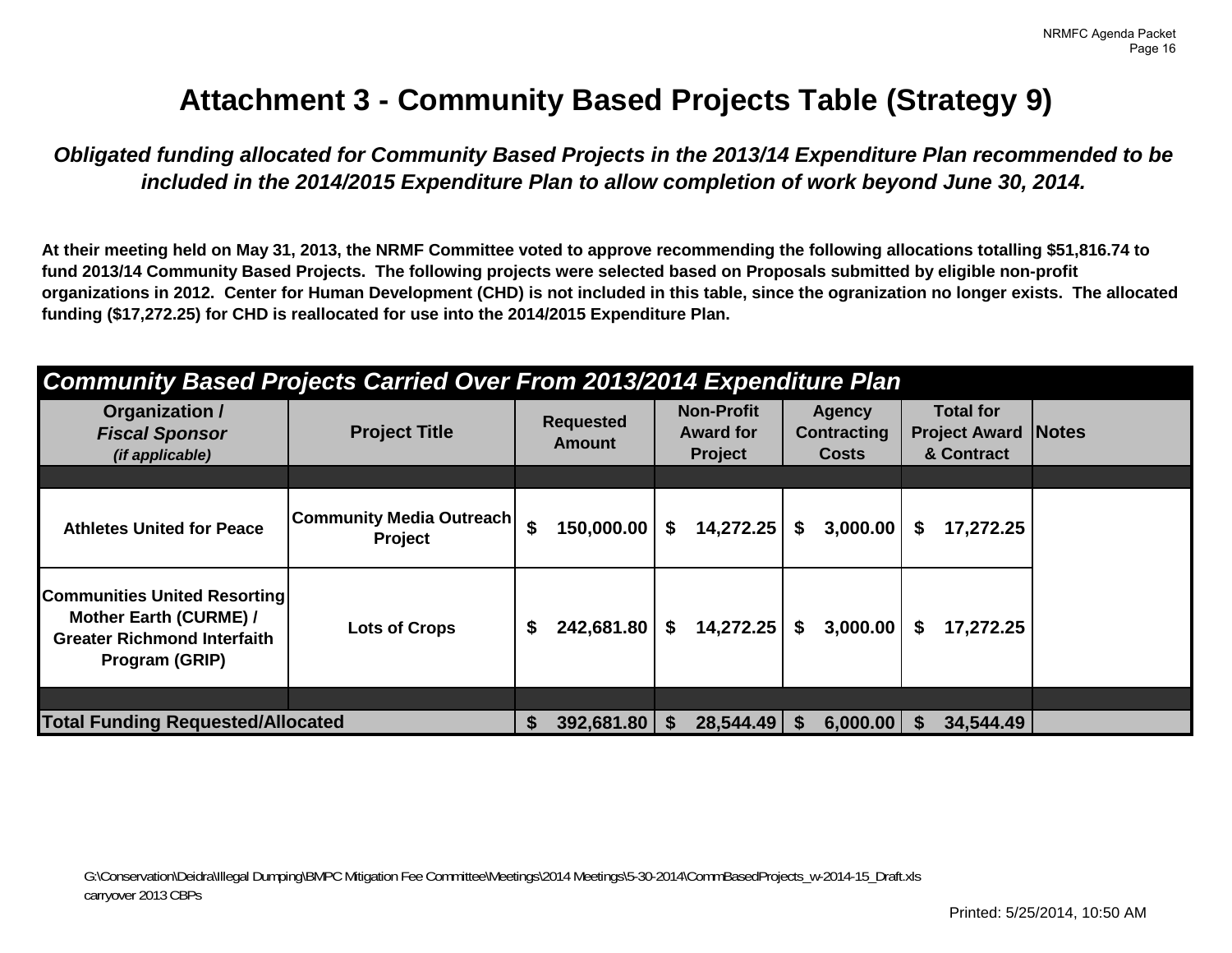# **Attachment 3 - Community Based Projects Table (Strategy 9)**

*Obligated funding allocated for Community Based Projects in the 2012/13 Expenditure Plan recommended to be included in the 2014/2015 Expenditure Plan to allow completion of work beyond June 30, 2014.* 

| <b>Community Based Projects Carried Over from 2012/2013 Expenditure Plan</b>                                          |                                                      |    |                                   |    |                                                         |               |                                              |                                                              |  |
|-----------------------------------------------------------------------------------------------------------------------|------------------------------------------------------|----|-----------------------------------|----|---------------------------------------------------------|---------------|----------------------------------------------|--------------------------------------------------------------|--|
| Organization /<br><b>Fiscal Sponsor</b><br>(if applicable)                                                            | <b>Project Title</b>                                 |    | <b>Requested</b><br><b>Amount</b> |    | <b>Non-Profit</b><br><b>Award for</b><br><b>Project</b> |               | Agency<br><b>Contracting</b><br><b>Costs</b> | <b>Total for</b><br><b>Project Award Notes</b><br>& Contract |  |
|                                                                                                                       |                                                      |    |                                   |    |                                                         |               |                                              |                                                              |  |
| <b>Communities United Resorting</b><br>Mother Earth (CURME) /<br><b>Greater Richmond Interfaith</b><br>Program (GRIP) | <b>Lots of Crops</b>                                 | \$ | 242,681.80                        | \$ | 18,768.08                                               | \$            | 3,000.00                                     | \$<br>21,768.08                                              |  |
| <b>Verde Partnership Garden</b>                                                                                       | <b>Verde Elementary School</b><br><b>Garden</b>      | \$ | 14,000                            | \$ | $14,000.00$ \$                                          |               |                                              | \$<br>14,000.00                                              |  |
| Eco-Village                                                                                                           | <b>Eco-Stewardship</b><br><b>Ambassadors Project</b> | \$ | 83,860                            | \$ | 35,000.00                                               | - \$          | $\blacksquare$                               | \$<br>35,000.00                                              |  |
|                                                                                                                       |                                                      |    |                                   |    |                                                         |               |                                              |                                                              |  |
| <b>Total Funding Requested/Allocated</b>                                                                              |                                                      | S  | 340,541.80                        | S  | 67,768.08                                               | $\mathbf{\$}$ | $3,000.00$   \$                              | 70,768.08                                                    |  |

G:\Conservation\Deidra\Illegal Dumping\BMPC Mitigation Fee Committee\Meetings\2014 Meetings\5-30-2014\CommBasedProjects\_w-2014-15\_Draft.xls Carryover 2012 CBPs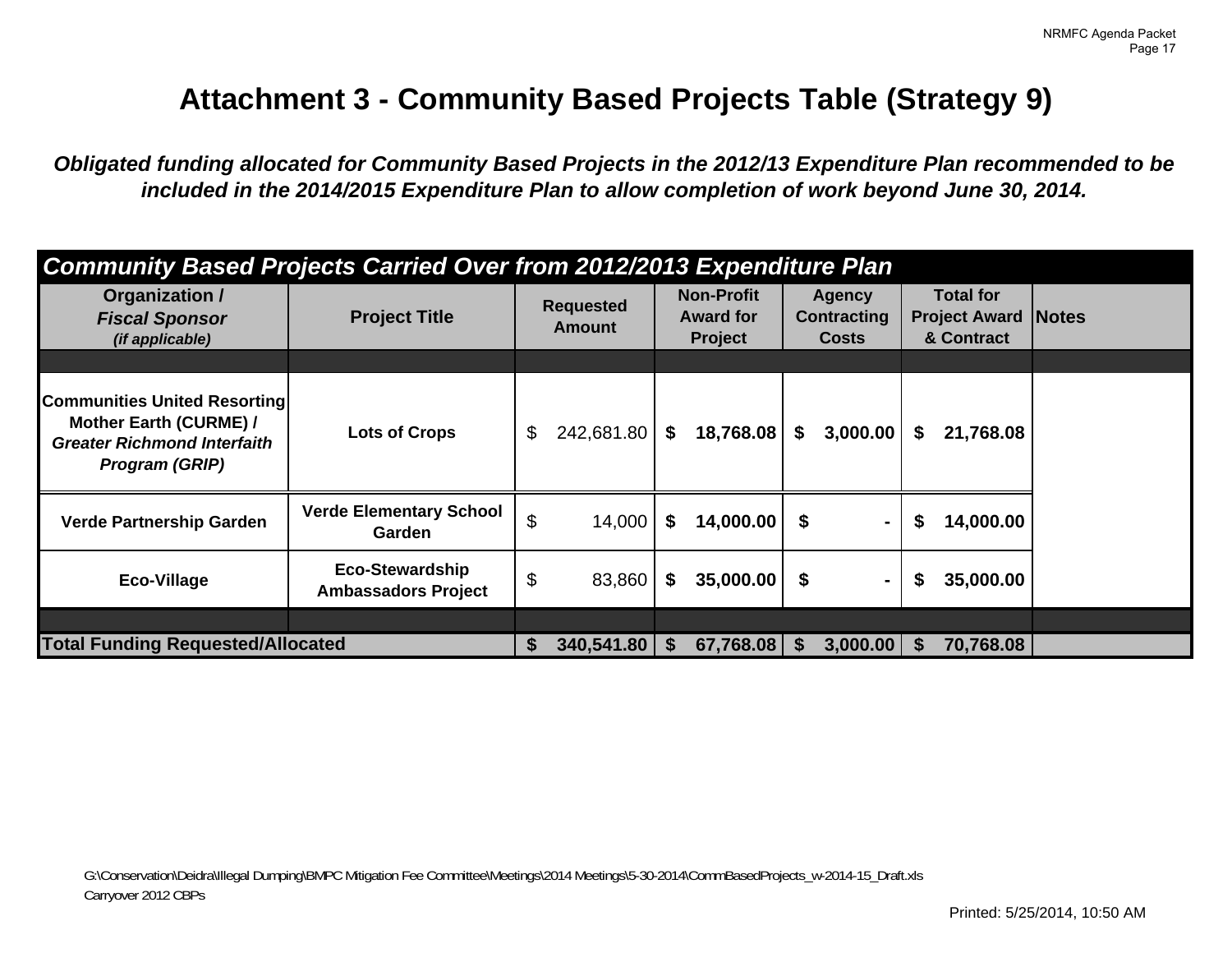# **Community-Based Project Reporting and Invoicing Requirements**  *Proposed to be included in future City & County Agreements/Amendments*

Contractor shall submit Progress Reports, using attached City/County provided template, in conjunction with each invoice covering the period since last report/invoice submitted, consistent with the Payment Provisions (Specify the Section of the Service Plan of the Agreement). Contractor shall monitor, document, and report all Participants activities and other costs for which reimbursement will be requested. Upon completion of work, Contractor shall submit a Final Report, using attached City/County provided template, in conjunction with the final invoice.

**Authorized Advance Payments:** In order to seek potential payment in advance, both the County Board of Supervisors and Richmond City Council shall specify the Contractor(s) that may be authorized to receive advance payment within the applicable Expenditure Plan. No Contractor authorized for advance payment may receive more than ten (10) percent (%) of the Contractors total implementing award. In order to seek potential payment in advance, the Contractor shall also submit a written request detailing reason advance payment is necessary and the amount of funding needed (not to exceed 10% of total implementer award) for any applicable allowable expenses to both the City and County.

Contractor shall submit invoices and required supporting documentation requesting reimbursement for allowed costs in the Budget contained in the "Eligible Costs" Section, which together may not total more than \$ (enter applicable contract amount).

- 1. **Invoices:** Invoices shall contain the following information in sufficient detail and be submitted in a form which adequately demonstrates consistency with this Service Plan. Invoices shall be accompanied by the applicable Required Supporting Documentation described in the following subsection.
	- a. Number of hours per staff member being billed for which stipends have been paid,
	- b. Number of hours Contractor staff performed work per Task described herein at the rates allowed in the Eligible Costs Section, and
	- c. Separately identify number of hours spent attending North Richmond Green Meetings (Attendance Required at least Quarterly).
	- d. Itemization of any other direct costs (e.g. supplies, travel, operating expenses, etc.) incurred for which reimbursement is being requested within that invoice period.
- 2. **Required Supporting Documentation**: The following Required Supporting Documentation must be submitted with invoices when applicable as described below.
	- a. Every invoice must be accompanied by a Progress Report, with the exception of the final invoice which must be accompanied by a Final Report. Both types of Reports must contain all of the information specified in the City/County provided Report templates.
	- b. If stipends are included in an invoice, such invoice must be accompanied by copies of Interns daily logs or timesheets covering all stipend hours for which reimbursement is being requested.
	- c. If staff time is included in an invoice, such invoice must be accompanied by copies of timesheets covering all staff hours for which reimbursement is being requested.
	- d. If an invoice is requesting reimbursement of any other direct costs (any costs other than staff time or stipends), such invoice must be accompanied by copies of actual itemized invoices or receipts for all applicable direct costs (bus transportation or curriculum materials). If an invoice is requesting reimbursement for copying or printing, at least one copy of the printed item should accompany the invoice.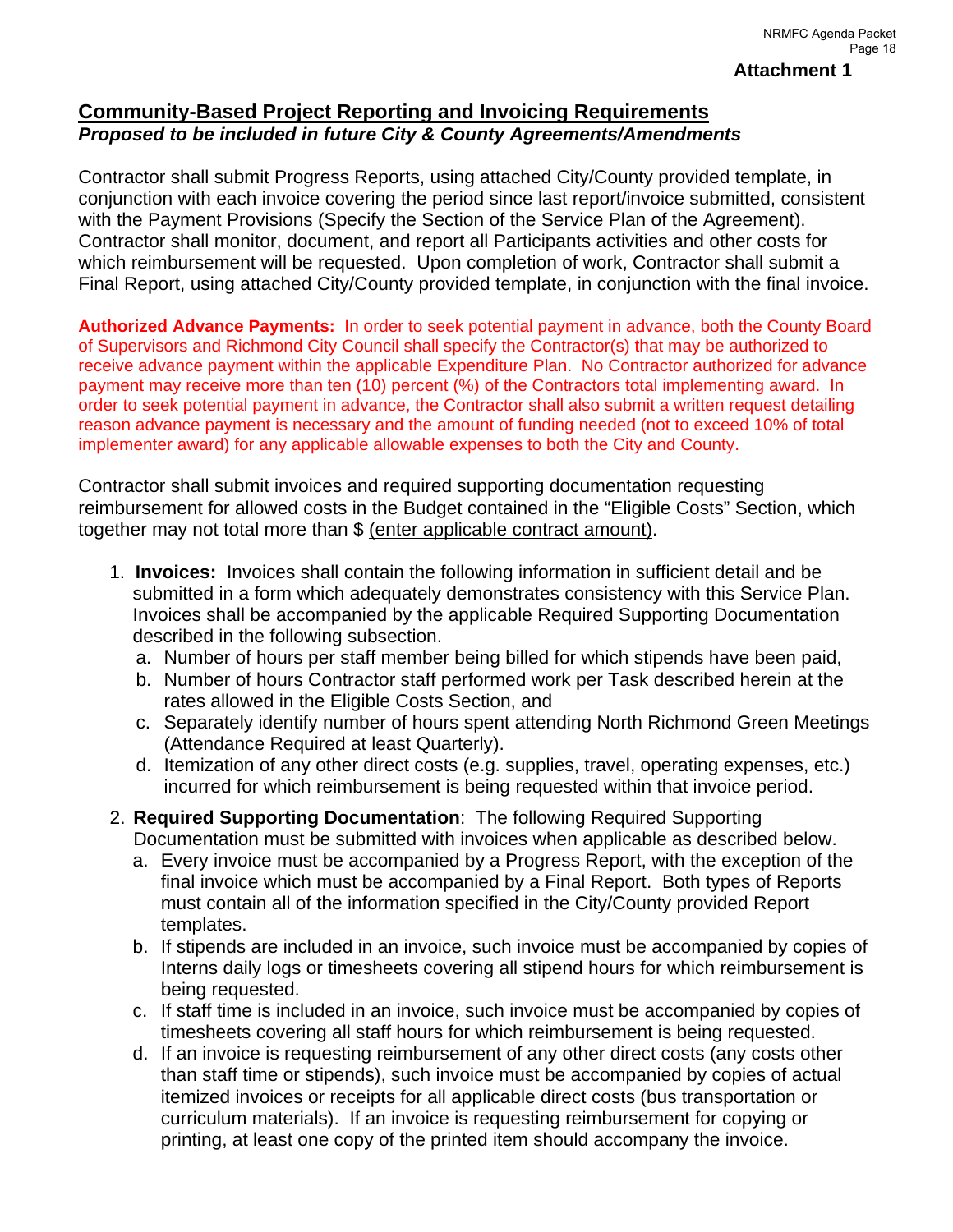City/County shall review submitted invoices and supporting documentation within a reasonable period of time and remit payment to Contractor promptly upon determining the purpose and amount of payment requested are authorized under this Agreement.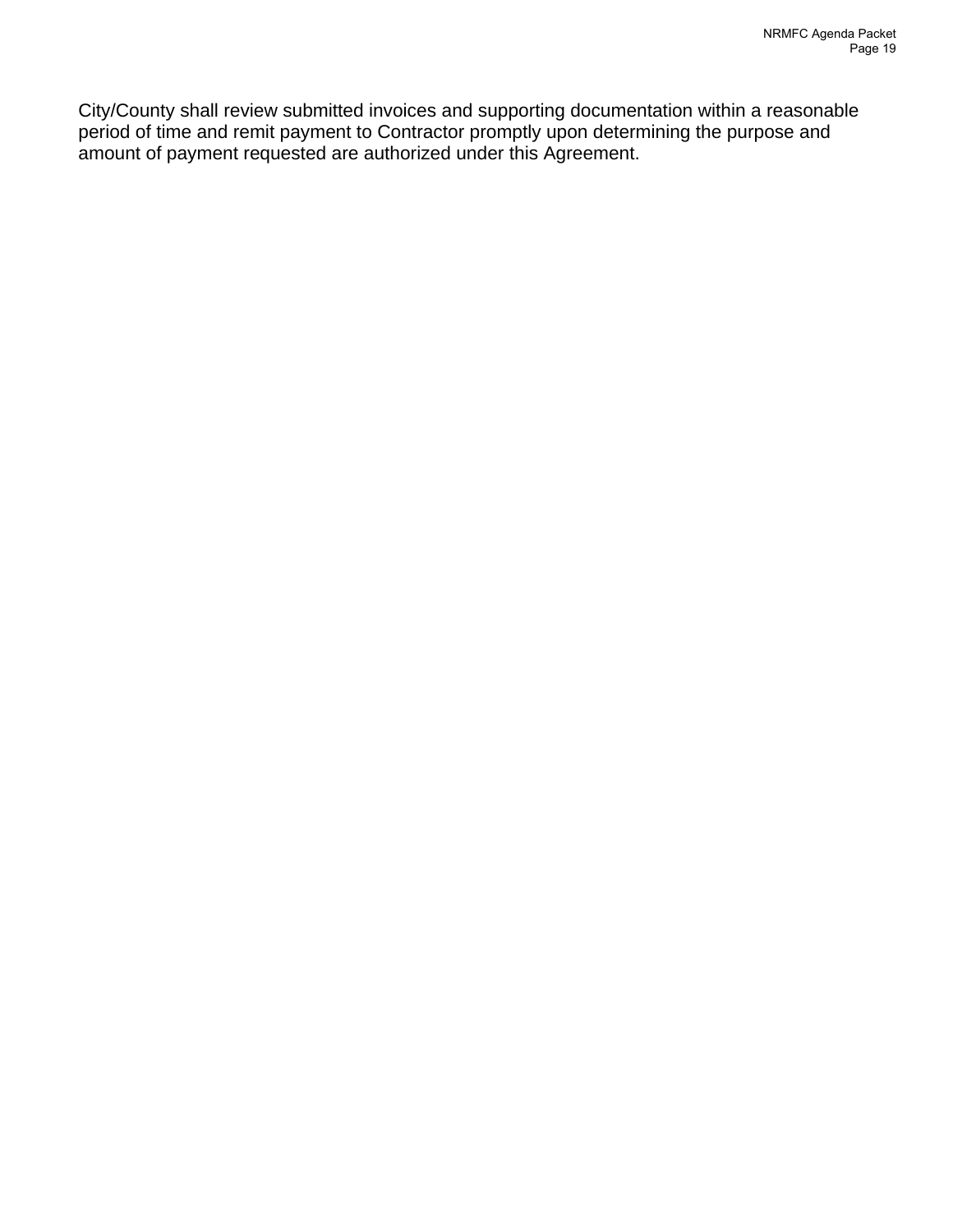# **North Richmond Waste & Recovery Mitigation Fee Community-Based Project Progress Report**

**Organization:** 

**Contact Person:** 

**Progress Report Period:** -

**Project Expenses to Date:** *Attach completed Progress Report to each Invoice being submitted for any reimbursable costs incurred during this Progress Report Period.* 

#### **Brief Description of the Project:**

*Provide a brief description of the project activities/services your Organization is providing with this North Richmond Mitigation Fee (NRMF) funding. Funded activities must be consistent with the signed Agreement.* 

#### **Tasks Accomplished to Date:**

l

l

l

l

*Describe the various tasks that your Organization has completed in whole or in part during the Progress Report Period (can be bullet points). [Save for use/reference when preparing Final Progress Report.]*  l

#### **Materials Produced to Date:**

*Provide a listing of any materials/documents produced during this Progress Report period as a part of this project (e.g. pictures, surveys, handouts, work products, etc.) and attach copies of each.* 

#### **Number of Persons Served to Date:**

*Provide total number served from the NRMF Funding Area during this Progress Report period. Provide total number served from outside the NR Funding Area during this period. Provide total number of residents paid with NRMF funding during this period.* 

#### **North Richmond Green Meeting Attendance to Date:**

*Specify which monthly North Richmond Green meetings (list meeting dates) your Community Based Project representative(s) attended during this Progress Report period. [Must attend at least once per quarter] MEETING DATE(s): ATTENDEE NAME(s):* 

#### **Successes to Date:**

*Identify whether and how your project is addressing the intended problems associated with illegal dumping (be specific). Describe any other beneficial outcomes/success stories resulting from your project activities to date.*  l

#### **Challenges to Date:**

*List any and all issues/problems (e.g. change in personnel, inadequate public awareness, applicability of regulatory restrictions/requirements, etc.) identified during this period which may impact the project's ability to achieve the intended outcome(s) identified by your Organization. Include all challenges/obstacles/barriers that may inhibit or compromise your ability to address the intended illegal dumping problem(s).* 

#### **Lessons Learned to Date & Feedback from Participants/Community:**

*Share any lessons learned from participants, staff and/or the community during this Progress Report period.* 

*Provide any feedback about the NRMF-funded project/program received from participants and/or community members (such as copies of quotes, emails/letters and completed surveys/evaluations).* 

#### **Other Project Information:**

*Provide any additional information about your organization's work that did not fit in any of the other sections, including description(s) of any additional services or enhanced activities provided beyond those specified.*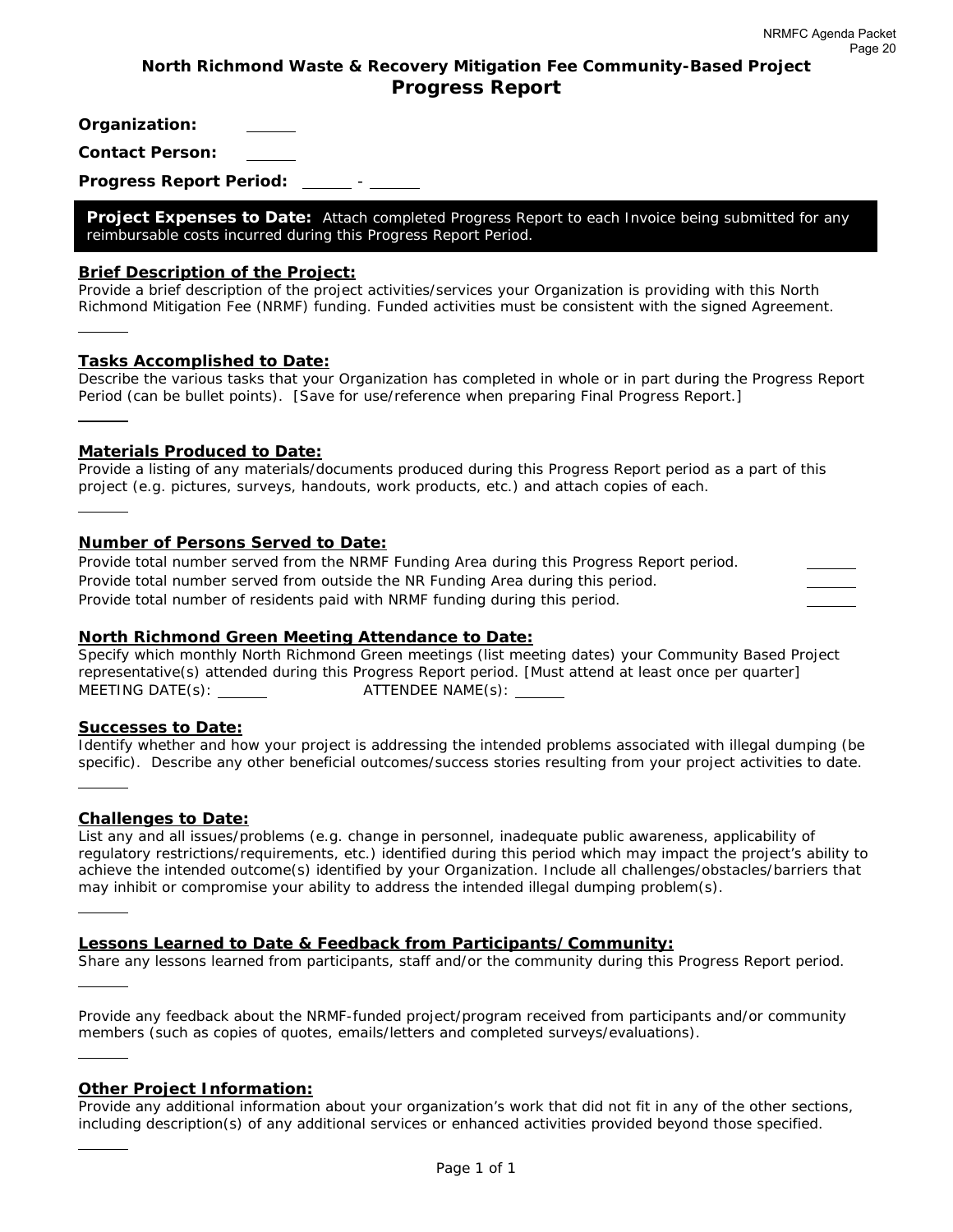# **North Richmond Waste & Recovery Mitigation Fee Community-Based Project Final Progress Report**

**Organization:** 

**Contact Person:** 

**Contract Period:** -

**Final Project Expenses:** *Attach completed Final Progress Report to the Final Invoice being submitted for any reimbursable costs not included on invoice(s) submitted with prior Progress Report(s).* 

#### **Brief Description of the Project:**

*Provide a brief description of the project activities/services your Organization provided with this North Richmond Mitigation Fee (NRMF) funding. Funded activities must be consistent with the terms of your signed Agreement.* 

#### **Tasks Accomplished:**

l,

l,

*Describe all project tasks/activities that your Organization completed during the entire contract period. Summarize any work completed not previously reported and consolidate with updated information from prior Progress Reports.*  l,

#### **Materials Produced:**

*Provide a listing of any materials/documents produced as a part of the program (e.g. pictures, surveys, handouts, work products, etc.). Attach copies of anything not included with prior Progress Reports submitted.* 

#### **Number of Persons Served:**

*Provide total number served from the NRMF Funding Area during the entire contract period. Provide total number served from outside the NR Funding Area during the entire contract period. Provide total number of residents paid with NRMF funding during the entire contract period.* 

#### **North Richmond Green Meeting Attendance:**

*Specify which monthly North Richmond Green meetings (list all meeting dates) your Community Based Project representative(s) attended during the contract period. [Must attend at least once per quarter] MEETING DATE(s): ATTENDEE NAME(s):* 

#### **Successes:**

*Identify extent to which your project addressed the intended problems associated with illegal dumping and how (be specific). Describe any other beneficial outcomes/success stories resulting from your project activities.* 

#### **Challenges:**

l,

l,

l,

l,

l,

*Explain why your Organization was not able to achieve the intended project outcomes and/or address the illegal dumping problems previously identified, if applicable. Include any challenges/obstacles/barriers (e.g. personnel changes, lack of public awareness, previously unknown regulatory restrictions/requirements, etc.) that compromised or inhibited your project's success in addressing problems associated with illegal dumping.* 

#### **Lessons Learned & Feedback from Participants/Community:**

*Share any lessons learned from participants, staff and/or the community during the contract period.* 

*Summarize all participant and/or community feedback received about this NRMF-funded project/program (attach any findings/summary of final project evaluation and copies of related documents not previously submitted).* 

#### **Other Project Information:**

*Provide any additional information about your organization's work that did not fit in any of the other sections, including description(s) of any additional services or enhanced activities provided beyond those specified.*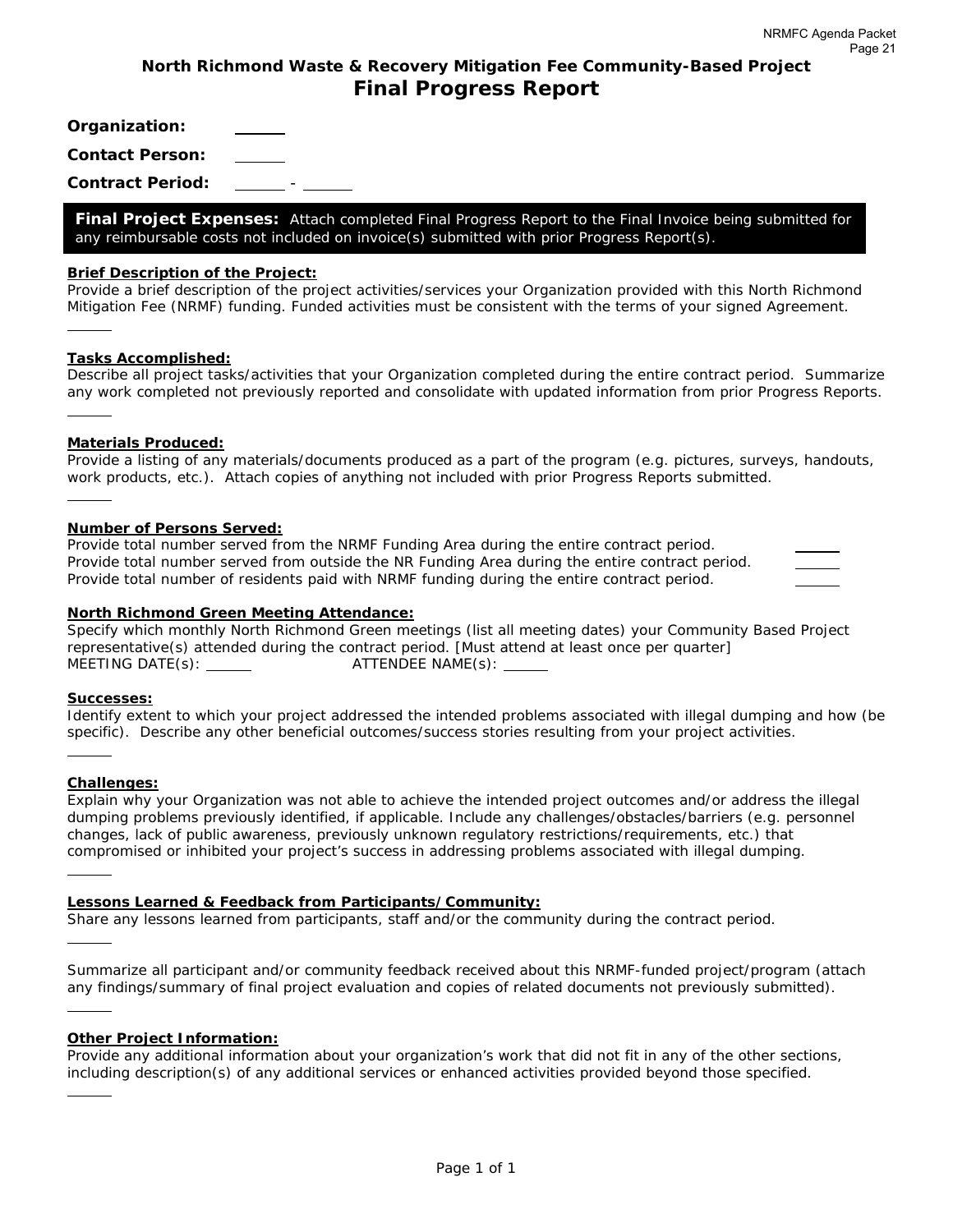# **North Richmond Waste & Recovery Mitigation Fee 2014/15 Expenditure Plan**

The Waste & Recovery Mitigation Fee was established as a result of the Draft Environmental Impact Report (EIR) dated November 2003 for the WCCSL Bulk Materials Processing Center (BMPC) and Related Actions (Project). The Project involved new and expanded processing and resource recovery operations on both the incorporated and unincorporated area of the Project site, which the EIR concluded would impact the host community. To mitigate this impact Mitigation Measure 4-5 called for a Mitigation Fee to benefit the host community, described as follows:

"Mitigation Fee. The facility operator shall pay a Mitigation Fee of an amount to be determined by the applicable permitting authority(ies) *to defray annual costs associated with collection and disposal of illegally dumped waste and associated impacts in North Richmond and adjacent areas***.** The mitigation fee should be subject to the joint-control of the City and County and should be collected on all solid waste and processible materials received at the facility consistent with the existing mitigation fee collected at the Central IRRF."

In July 2004, the City of Richmond and Contra Costa County entered into a Memorandum of Understanding (MOU) agreeing to jointly administer Mitigation Fee monies collected from the BMPC for the benefit of the incorporated and unincorporated North Richmond area. This North Richmond Waste & Recovery Mitigation Fee Joint Expenditure Planning Committee (Committee) was formed pursuant to the terms of the MOU for the specific purpose of preparing a recommended Expenditure Plan. This Expenditure Plan provides a means to jointly administer the Mitigation Fee funding for the benefit of the host community, as described in the EIR. The Expenditure Plan is subject to final approval of the Richmond City Council and the Contra Costa County Board of Supervisors.

By approving this Expenditure Plan, the City Council and Board of Supervisors authorize the use of Mitigation Fee funding for only the purposes and in the amounts specified herein. The City and County have each designated their respective staff persons responsible for administering the development and implementation of the approved Expenditure Plan, which includes responsibility for drafting and interpreting Expenditure Plan language. However, the City and County have not delegated to the Committee or to staff the authority to expend funding for purposes not clearly identified in the Expenditure Plan document officially approved by their respective decision-making bodies.

Activities which can be funded in this Expenditure Plan period with the Mitigation Fee amounts specified within this Expenditure Plan are described herein as "Strategies" or "Staff Costs". Strategies are categorized as either "Core Services" or "Supplemental Enhancements". Core Services includes the higher funding priority strategies that most directly address the intended purpose of this City/County approved Mitigation Fee*, "to defray annual costs associated with collection and disposal of illegally dumped waste and associated impacts in North Richmond"*.

| <b>Expenditure Plan Period:</b> | July 1, 2014 - June 30, 2015        |  |
|---------------------------------|-------------------------------------|--|
|                                 | (unless otherwise specified herein) |  |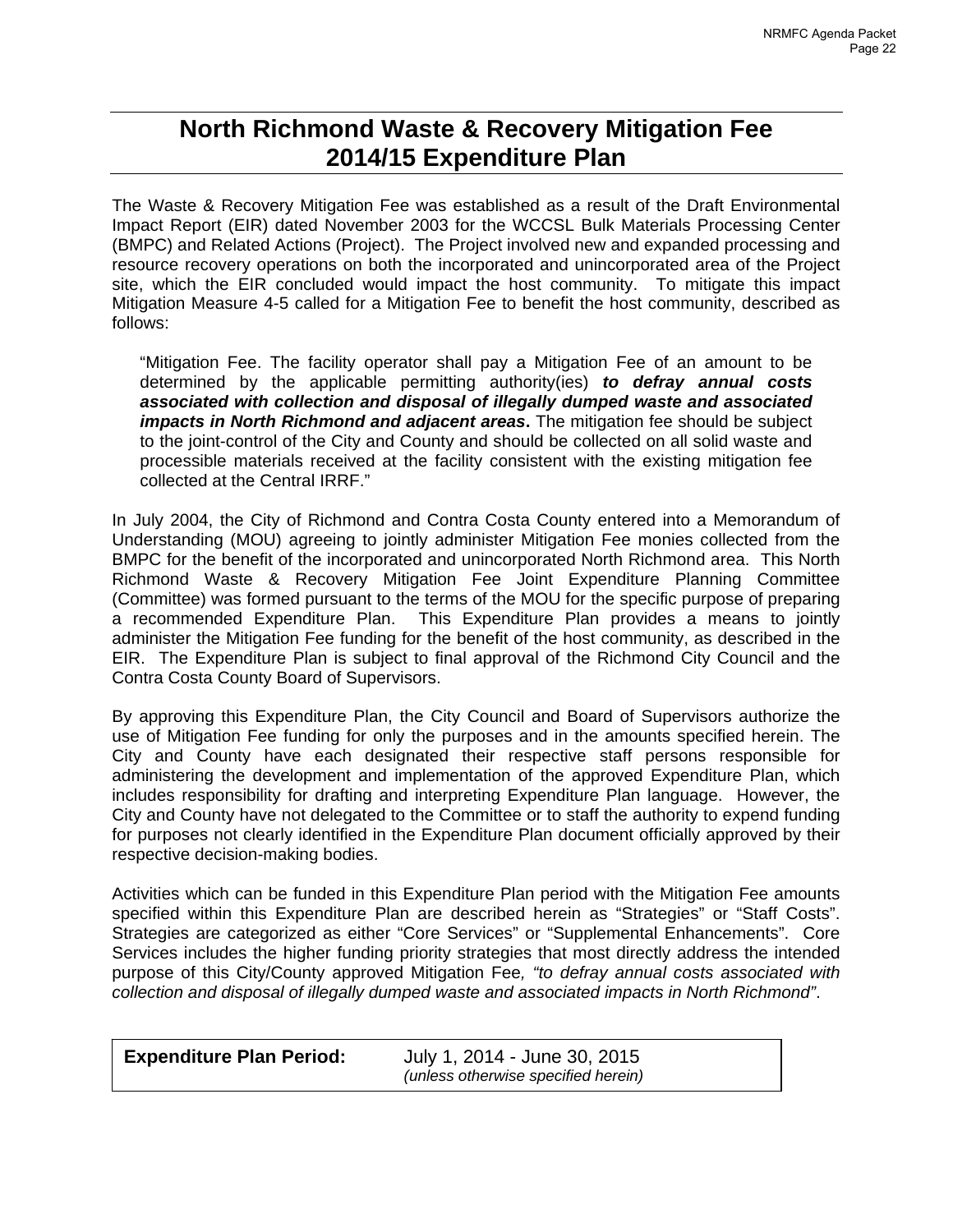# BUDGET

The funding allocation amounts included in this document apply to the Expenditure Plan Period specified on the first page unless otherwise specified herein. The total amount of funding allocated in the Expenditure Plan Budget is based on revenue projections provided by the BMPC operator, Republic Service, which are dependant upon multiple variables (e.g. number of tons of recovered materials vs. solid waste, per ton gate rate charged and amount of CPIadjusted per ton Mitigation Fee). Actual Mitigation Fee revenue may deviate from revenue projections provided by Republic and used to prepare this Budget. A "Contingency" line item is included in the Budget to help accommodate variations between projected and actual revenue. Excess funding allocated to strategies and not expended by the end of each Expenditure Plan period is treated as "roll-over" funding for reallocation in a subsequent Expenditure Plan period.

The Budget includes some line items that are based on fixed costs, however there are other line items which are scalable and/or dependant on utilization thereby providing flexibility to reallocate amounts if and when a significant need is identified. Allocated funding may remain unspent due to under-utilization of a particular program. If the amount allocated to a particular line item is determined to exceed needs based upon usage, the remaining funding can only be reallocated by officially amending the Expenditure Plan. This Expenditure Plan may only be adjusted upon official action taken by both the City and County. Although there has been some interest in allowing flexibility for staff to adjust funding allocations under specific circumstances, the authority to approve or modify the Expenditure Plan rests solely with the City Council and Board of Supervisors.

Annual fiscal year Expenditure Plan cycle is expected to reduce margin of error of Mitigation Fee revenue projects, streamline financial reconciliation/budgeting process and minimize need to amend Expenditure Plans mid-cycle. Amending Expenditure Plans involve administrative burden and costs due to the joint approval needed from both the Richmond City Council and County Board of Supervisors. In order to minimize the amount of funding needed to cover staff costs incurred to amend the Expenditure Plan, staff will only recommend changes to the Expenditure Plan when necessary to address a significant and time-sensitive need.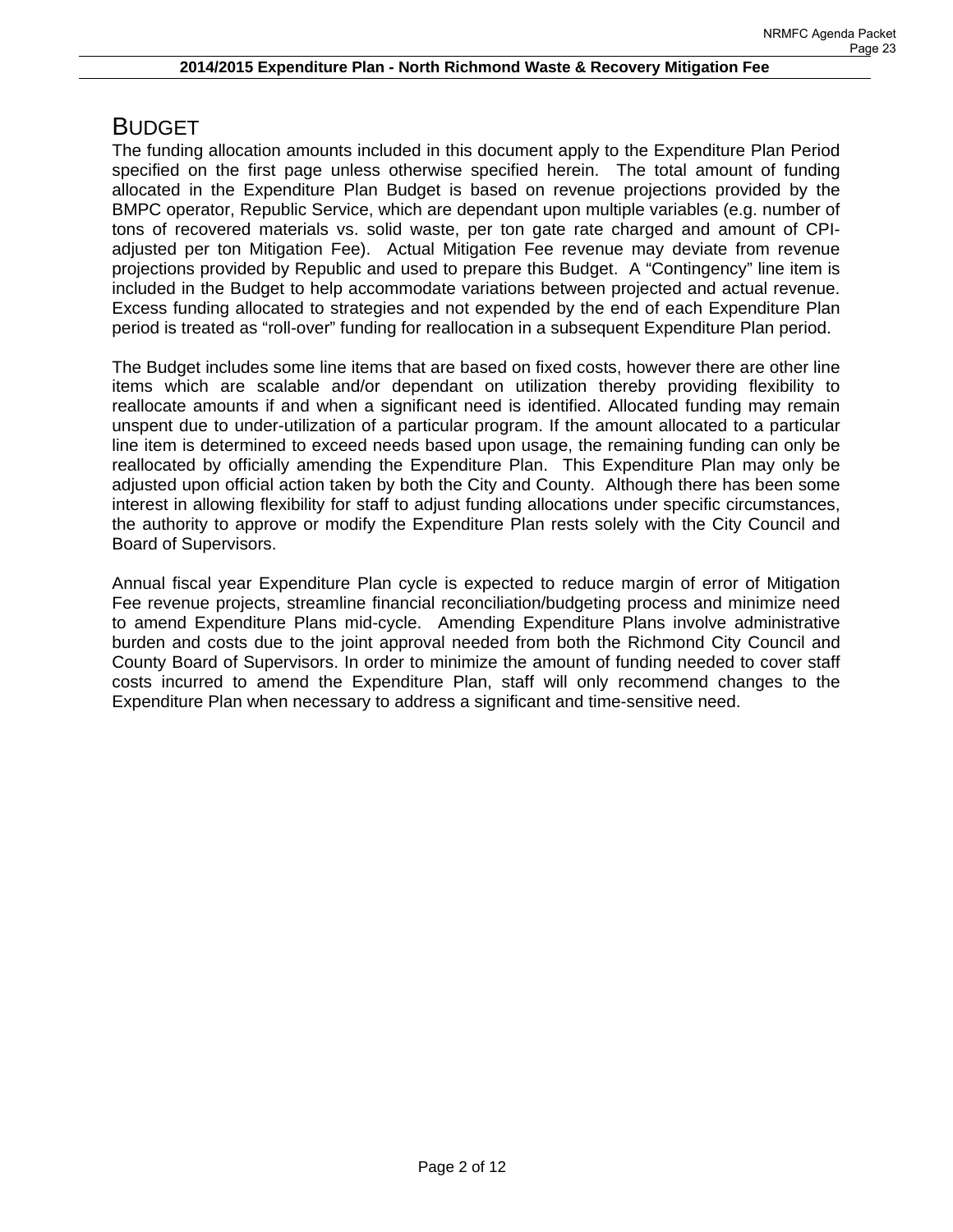# **NORTH RICHMOND MITIGATION FEE EXPENDITURE PLAN BUDGET**

| Core Services                                                                                                                                                                                                                                                                                                                                                                                                                                                                                                                                                                                                                                                                                                                                                                                                                                                                                      | #              | <b>Expenditure Plan (EP) Strategy</b><br>(EP Cycle: July 1, 2014 thru June 30, 2015) | <b>Approved by</b><br><b>Committee in</b><br>April 2014 |            |
|----------------------------------------------------------------------------------------------------------------------------------------------------------------------------------------------------------------------------------------------------------------------------------------------------------------------------------------------------------------------------------------------------------------------------------------------------------------------------------------------------------------------------------------------------------------------------------------------------------------------------------------------------------------------------------------------------------------------------------------------------------------------------------------------------------------------------------------------------------------------------------------------------|----------------|--------------------------------------------------------------------------------------|---------------------------------------------------------|------------|
|                                                                                                                                                                                                                                                                                                                                                                                                                                                                                                                                                                                                                                                                                                                                                                                                                                                                                                    | $\mathbf{1}$   | Bulky Item Pick-ups & Disposal Vouchers                                              | \$                                                      | 1,500.00   |
|                                                                                                                                                                                                                                                                                                                                                                                                                                                                                                                                                                                                                                                                                                                                                                                                                                                                                                    | $\overline{2}$ | Neighborhood Clean-ups                                                               | \$                                                      | 10,000.00  |
|                                                                                                                                                                                                                                                                                                                                                                                                                                                                                                                                                                                                                                                                                                                                                                                                                                                                                                    | 3              | <b>Prevention Services Coordinator</b>                                               | \$                                                      | 29,400.00  |
|                                                                                                                                                                                                                                                                                                                                                                                                                                                                                                                                                                                                                                                                                                                                                                                                                                                                                                    | $\overline{4}$ | City/County Right-of-Way Pick-up & Tagging Abatement                                 | \$                                                      | 17,000.00  |
|                                                                                                                                                                                                                                                                                                                                                                                                                                                                                                                                                                                                                                                                                                                                                                                                                                                                                                    | $\overline{5}$ | <b>Code Enforcement - County</b>                                                     | \$                                                      | 92,568.00  |
|                                                                                                                                                                                                                                                                                                                                                                                                                                                                                                                                                                                                                                                                                                                                                                                                                                                                                                    | 6              | <b>Illegal Dumping Law Enforcement</b>                                               | \$                                                      | 177,187.50 |
|                                                                                                                                                                                                                                                                                                                                                                                                                                                                                                                                                                                                                                                                                                                                                                                                                                                                                                    | $\overline{7}$ | <b>Surveillance Cameras</b>                                                          | \$                                                      | 2,700.00   |
| Enhancements<br>Supplemental                                                                                                                                                                                                                                                                                                                                                                                                                                                                                                                                                                                                                                                                                                                                                                                                                                                                       | $\bf 8$        | <b>Community Services Coordinator</b>                                                | \$                                                      | 60,245.85  |
|                                                                                                                                                                                                                                                                                                                                                                                                                                                                                                                                                                                                                                                                                                                                                                                                                                                                                                    | $9\,$          | Community-Based Projects <sup>1</sup>                                                | \$                                                      | 93,899.22  |
|                                                                                                                                                                                                                                                                                                                                                                                                                                                                                                                                                                                                                                                                                                                                                                                                                                                                                                    | 10             | North Richmond Green Community Service Programs                                      | \$                                                      | 39,133.33  |
|                                                                                                                                                                                                                                                                                                                                                                                                                                                                                                                                                                                                                                                                                                                                                                                                                                                                                                    | 11             | North Richmond Green Campaign                                                        | \$                                                      | 10,000.00  |
|                                                                                                                                                                                                                                                                                                                                                                                                                                                                                                                                                                                                                                                                                                                                                                                                                                                                                                    | 12             | Neighborhood Community Garden Project(s)                                             | \$                                                      | 40,000.00  |
|                                                                                                                                                                                                                                                                                                                                                                                                                                                                                                                                                                                                                                                                                                                                                                                                                                                                                                    |                | Contingency (7% of Projected Revenue)                                                | \$                                                      | 20,000.00  |
| <b>Subtotal (without Committee Staffing)</b>                                                                                                                                                                                                                                                                                                                                                                                                                                                                                                                                                                                                                                                                                                                                                                                                                                                       |                |                                                                                      | \$                                                      | 593,633.90 |
|                                                                                                                                                                                                                                                                                                                                                                                                                                                                                                                                                                                                                                                                                                                                                                                                                                                                                                    | X              | <b>Committee Administration/Staffing</b>                                             | \$                                                      | 58,228.78  |
|                                                                                                                                                                                                                                                                                                                                                                                                                                                                                                                                                                                                                                                                                                                                                                                                                                                                                                    |                |                                                                                      |                                                         |            |
| Total Projected Revenue in 2014/15 <sup>2</sup>                                                                                                                                                                                                                                                                                                                                                                                                                                                                                                                                                                                                                                                                                                                                                                                                                                                    |                |                                                                                      | \$                                                      | 569,764.20 |
| $ $ Unobligated (Not Spent) Carry-Over Funding from 2012/2013 Expenditure Plan $^3$                                                                                                                                                                                                                                                                                                                                                                                                                                                                                                                                                                                                                                                                                                                                                                                                                |                |                                                                                      | \$                                                      | 82,098.48  |
| Obligated funding from 2013/14 Expenditure Plan to carry over into the 2014/2015<br><b>Expenditure Plan<sup>4</sup></b>                                                                                                                                                                                                                                                                                                                                                                                                                                                                                                                                                                                                                                                                                                                                                                            |                |                                                                                      | \$                                                      | 69,734.89  |
| Total 2014/15 Expenditure Plan Budget                                                                                                                                                                                                                                                                                                                                                                                                                                                                                                                                                                                                                                                                                                                                                                                                                                                              |                |                                                                                      | \$                                                      | 721,597.57 |
| <sup>1</sup> Funding allocation(s) among multiple Community-Based Projects is yet to be determined for the \$93,899.22 in Strategy 9 (Community-<br>Based Projects) and \$40,000.00 in Strategy 12 (Neighborhood Community Garden Project(s)). Commitee recommendations to the City<br>and County for adoption is expected to be considered and decided at the meeting scheduled for May 30, 2014. Selected projects will be<br>incorporated into a 2014/15 Community Based Projects Table (Attachment 2) and included as part of the 2014/2015 Expenditure Plan to<br>be recommended to the Richmond City Council and County Board of Supervisors. Funding allocations for the \$69,734.89 already<br>obligated to ongoing 2013/14 CBPs is reflected in Attachment 3.<br>Total Projected Revenue shown above reflects the amount projected to be received between July 1, 2014 and June 30, 2015. |                |                                                                                      |                                                         |            |

*3 Amount shown includes Role-Over funding of \$64,826.48 not spent or obligated to be spent from the prior 2012/13 Expenditure Plan and \$17,272.25 of Community Based Project Funding from the current 2013-14 Expenditure Plan allocated to Center for Human Development, which will not be spent due to the organization no longer providing services.*

*4 Funding obligated for previously approved Supplemental Enhancement activities within the Community Based Project Strategies are recommended to be carried over into the 2014/15 Expenditure Plan since activities are not expected to be completed by June 30, 2014. See Attachment 3 regarding Community Based Projects (Now - Strategy 9) that are planned to Carry Over into the 2014/15 Expenditure Plan.*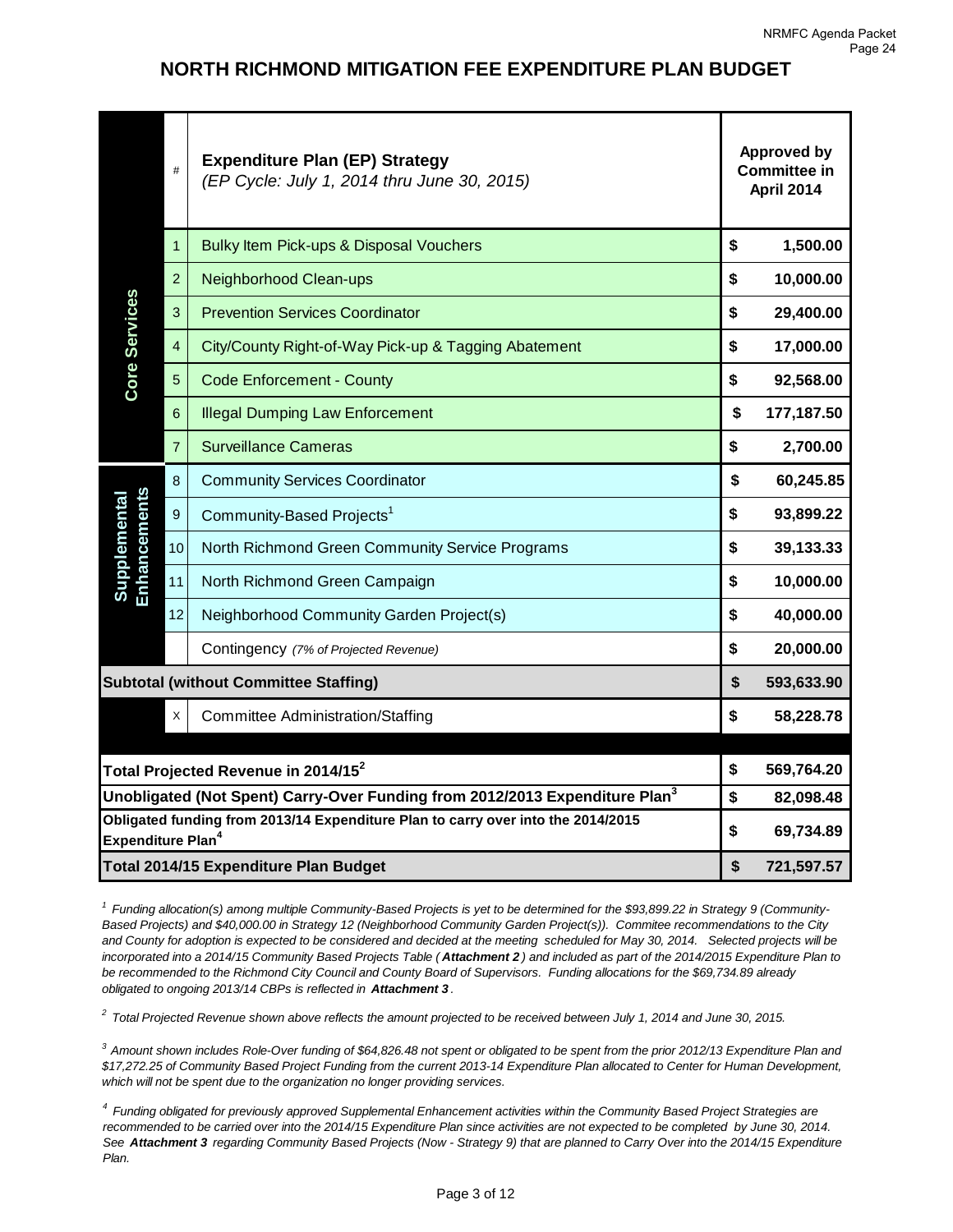# DESCRIPTION OF STRATEGIES RECOMMENDED FOR FUNDING

Funding allocation amounts for each strategy are specified in the Budget table on page 3. The following Strategies describe the activities allowed to be funded with the amounts allocated to each in the Budget (associated allowable agency staff costs are described in the Staff Costs section). Strategies are grouped based on relative funding priority levels and the "Core Services" category contains higher priority Strategies than the "Supplemental Enhancements" category. Higher funding priority Strategies are those which best address the Fee's intended purpose, *"to defray annual costs associated with collection and disposal of illegally dumped waste and associated impacts in North Richmond"*) and "Supplemental Enhancements".

## Level 1 Priority - PRIMARY CORE SERVICES STRATEGIES

- 1 Bulky Item Pick-ups & Disposal Vouchers
	- 2 Neighborhood Clean-up Events
	- 4 City/County Right-of-Way Trash & Tagging Removal
	- 5 Code Enforcement County
	- 6 Illegal Dumping Law Enforcement

### Level 2 Priority - SECONDARY CORE SERVICES STRATEGIES

- 3 Prevention Services Coordinator
- 7 Surveillance Cameras

#### Level 3 Priority - PRIMARY SUPPLEMENTAL ENHANCEMENTS STRATEGIES

- 8 Community Services Coordinator
- 9 Community Based Projects (SOME)
- 11 North Richmond Green Campaign
- 12 Neighborhood Community Garden Project(s)

#### Level 4 Priority - SECONDARY SUPPLEMENTAL ENHANCEMENTS STRATEGIES

- 9 Community Based Projects (SOME)
- 10 North Richmond Green Community Service Programs

# *CORE SERVICES*

# **1. Bulky Item Pick-ups & Disposal Vouchers**

Provide residents in the Mitigation Fee Primary Funding Area, who prove eligibility consistent with City/County procedures, with the option of choosing to:

- o Request up to one on-call pick-up service per calendar year for bulky items that are not accepted in the current on-call clean-ups through Richmond Sanitary Service (RSS); must have an active account with RSS; or
- o Request up to twelve \$5 vouchers for disposal at Republic's transfer station on Parr Blvd. per calendar year (vouchers expire after six months, Mitigation Fees only pay for vouchers that are actually redeemed).

*[See "Staff Costs" section for agency activities that may also be funded under this Strategy.]*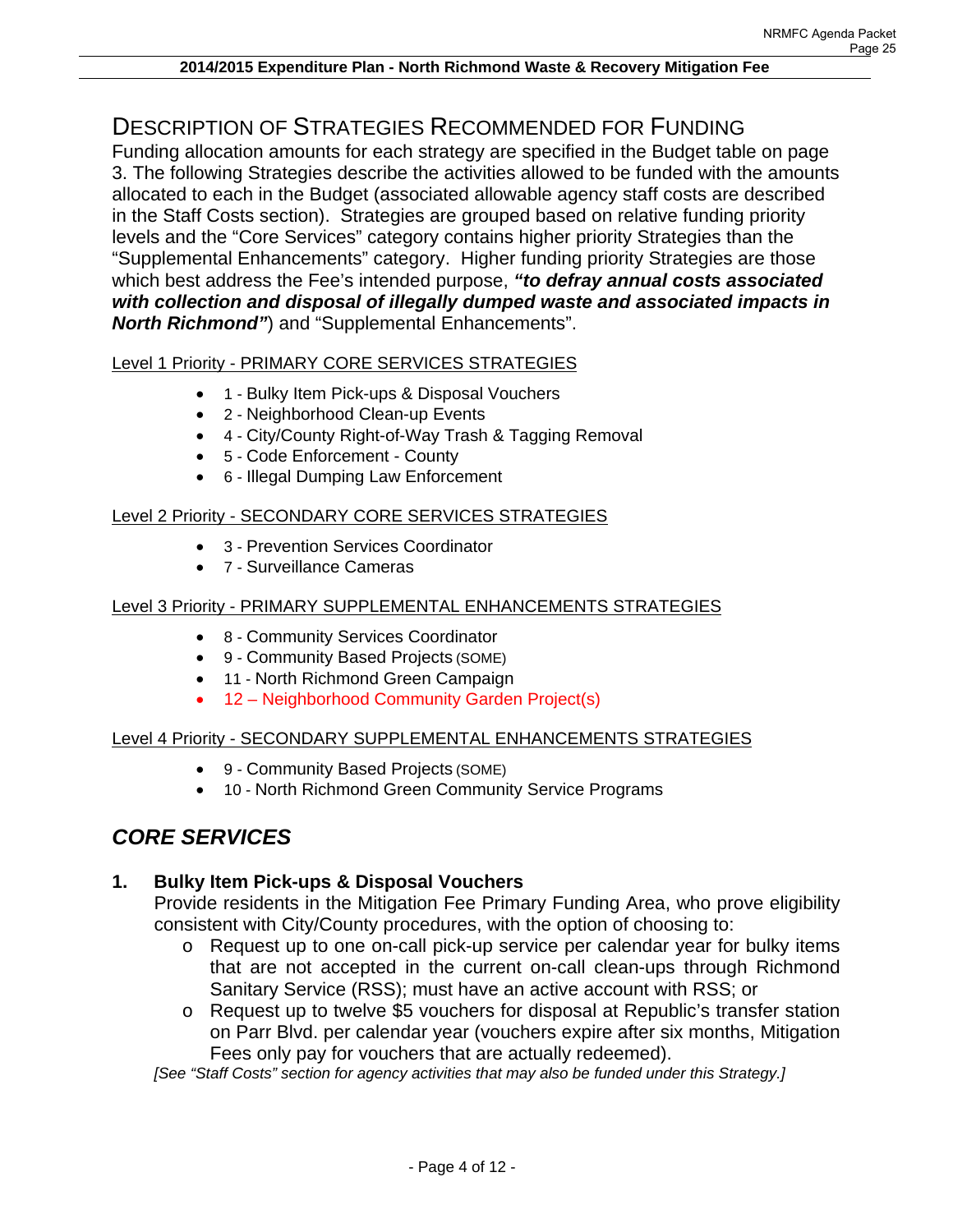# Administering Agency: City of Richmond

# Implementing Entity(ies):

Community Housing Development Corporation *(processes requests and issues Disposal Vouchers/arranges Bulky Item Pick-ups)* 

Republic Services - Golden Bear Transfer Station & Richmond Sanitary Service *(reimbursed for Disposal Vouchers redeemed and Bulky Item Pick-ups provided)*

Reporting/Payment Requirements: Effective July 1, 2012, CHDC and Republic Services shall provide required data pertinent to Strategy 1 based upon the strategy-specific invoicing/reporting parameters and schedule developed/maintained by Committee Staff in order to receive NRMF-funded payments.

# **2. Neighborhood Clean-ups**

Provide at least one neighborhood and/or creek clean-up event in the Mitigation Fee Funding Area; additional clean-up event may be scheduled as funding allows. *[See "Staff Costs" section for agency activities that may also be funded under this Strategy.]* 

# Administering Agency: City of Richmond

Implementing Entity(ies):

City Manager's Office *(coordinates scheduling of clean-up dates and associated arrangements in conjunction with partner entities)* 

Republic Services - Richmond Sanitary Service *(reimbursed for providing/servicing clean-up boxes and disposing of debris placed in clean-up boxes)*

Reporting/Payment Requirements: Effective July 1, 2012, the City Manager's Office and Republic Services shall provide required data pertinent to Strategy 2 based upon the strategy-specific invoicing/reporting parameters and schedule developed/maintained by Committee Staff in order to receive NRMF-funded payments (funding transfers).

# **3. Prevention Services Coordinator**

Fund at least a portion of a Prevention Services Coordinator (PSC) position (including salary/benefits/overhead and administering agency contracting charge<sup>1</sup>) on a contract basis to assist the City and County in implementing Strategy 1 as the point of contact for community members interested in claiming Disposal Vouchers or Bulky-Item Pick ups. Assist community members interested in reporting illegal dumping and seeking referral/resources. Track and report data related to illegally dumped waste collected by Republic Services Hot Spot Crew and handle associated referrals to applicable public agencies, including right-of-way referrals for Strategy 4.

*[See "Staff Costs" section for agency activities that may also be funded under this Strategy.]* 

 $1$  Administering agency contracting charge applies (\$3,000 per contract)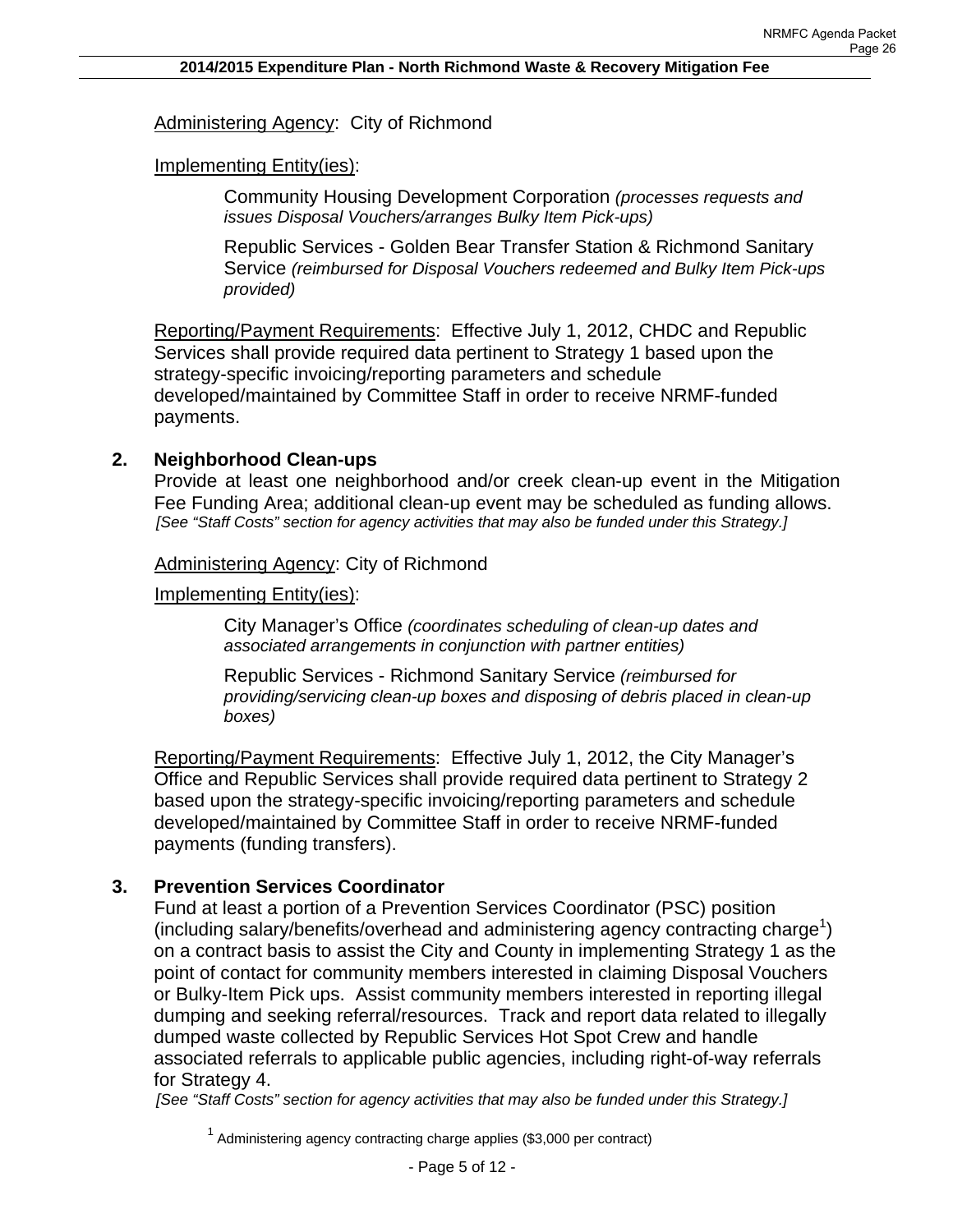Administering Agency: City of Richmond & Contra Costa County

Implementing Entity: Community Housing Development Corporation (CHDC) *(reimbursed actual cost for part-time position and issues Disposal Vouchers/arranges Bulky Item Pick-ups)*

Reporting/Payment Requirements: Effective July 1, 2012, CHDC shall provide required data pertinent to Strategy 1 and Strategy 3 based upon the strategyspecific invoicing/reporting parameters and schedule developed/maintained by Committee Staff in order to receive NRMF-funded payments.

#### **4. City/County Right-of-Way Pick-up & Tagging Abatement**

Fund consolidated pick-up program (including personnel, mileage, equipment rental and administrative costs) for removal of illegal dumping and tagging abatement<sup>\*</sup> in the public right-of-way located within the unincorporated & incorporated Mitigation Fee Primary Funding Area. Removal of illegal dumping is intended to occur based upon referrals from the Prevention Services Coordinator for items/debris not collected by the designated Republic Services Hot Spot Route crew.

\* Allocation of funding under this Strategy for this Expenditure Plan cycle is primarily intended to cover the cost incurred for City/County Right-of-Way Pick-up activities throughout the Primary Funding Area. Funds for Tagging Abatement were not allocated in this Expenditure Plan cycle. *[See "Staff Costs" section for agency activities that may also be funded under this Strategy.]* 

Administering Agency: City of Richmond

Implementing Entity: Richmond Police Department's Code Enforcement Division

Reporting/Payment Requirements: Effective July 1, 2012, the Richmond Police Department's Code Enforcement Division shall provide required data pertinent to Strategy 4 based upon the strategy-specific invoicing/reporting parameters and schedule developed/maintained by Committee Staff in order to receive NRMFfunded payments (funding transfers).

# **5. Code Enforcement Staff - County**

Fund at least a portion of County code enforcement position (including salary/benefits and related vehicle and equipment costs), to assist with vacant/ abandoned lot abatements and fencing as well as other health/building/zoning violations related to illegal dumping and blight throughout the unincorporated Mitigation Funding Area.

*[See "Staff Costs" section for agency activities that may also be funded under this Strategy.]* 

Administering Agency: Contra Costa County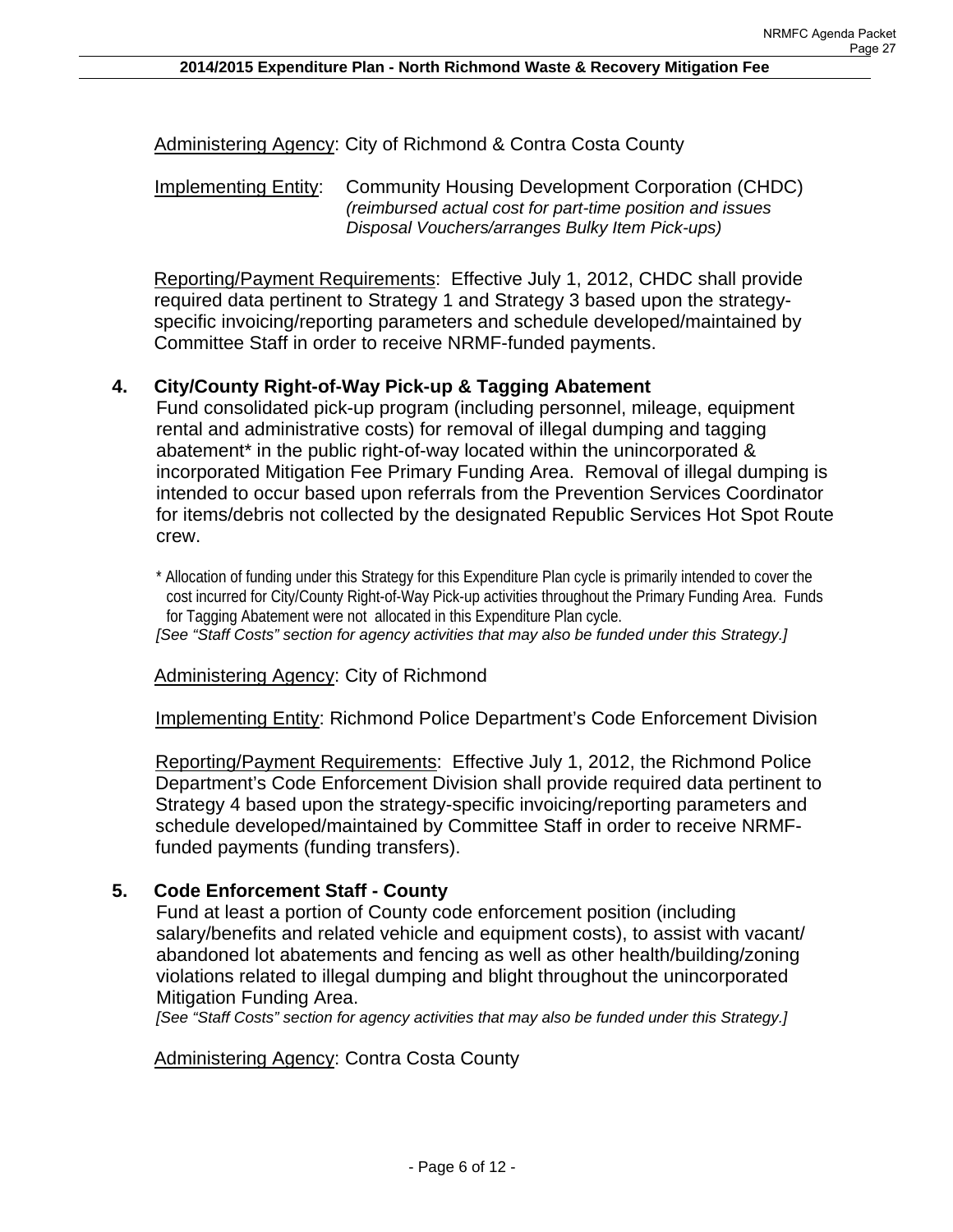Implementing Entity: County Department of Conservation & Development's Building Inspection Division

Reporting/Payment Requirements: Effective July 1, 2012, the County Department of Conservation & Development's Building Inspection Division shall provide required data pertinent to Strategy 5 based upon the strategy-specific invoicing/reporting parameters and schedule developed/maintained by Committee Staff in order to receive NRMF-funded payments (funding transfers).

# **6. Illegal Dumping Law Enforcement**

Fund majority of a full-time Sheriff Deputy (between 90-100% of salary/benefits, overtime, uniform and related cell phone, equipment, and vehicle costs) to assist with law enforcement investigations and patrols to combat illegal dumping within the Mitigation Fee Primary Funding Area.

*[See "Staff Costs" section for agency activities that may also be funded under this Strategy.]* 

**Administering Agency: Contra Costa County** 

Implementing Entity: County Sheriff's Office

Reporting/Payment Requirements: Effective July 1, 2012, the County Sheriff's Office shall provide required data pertinent to this Strategy based upon the strategy-specific invoicing/reporting parameters and schedule developed/maintained by Committee Staff in order to receive NRMF-funded payments (funding transfers).

# **7. Surveillance Cameras**

Fund the purchase of cameras, camera infrastructure, camera signage and costs related to maintenance, warranty, repair & relocation of surveillance camera system equipment within the Mitigation Fee Primary Funding Area to assist the dedicated Illegal Dumping Law Enforcement officer in targeting specific locations where illegal dumping occurs most regularly.

*[See "Staff Costs" section for agency activities that may also be funded under this Strategy.]* 

### Administering Agency: Contra Costa County

#### Implementing Entity(ies):

Richmond Police Department *(operate, move and maintain eight Pan-Tilt-Zoom wireless video surveillance cameras and associated camera system infrastructure throughout NR -AND- install/clean/move FlashCam cameras located within the incorporated NR area if funding is available)*

County Sheriff's Department *(coordinate monitoring of FlashCams located throughout NR and identify/request relocation of surveillance cameras throughout NR as needed)* 

County Public Works Department (*install/clean/move FlashCam cameras located within the unincorporated NR area upon request if funding is available)*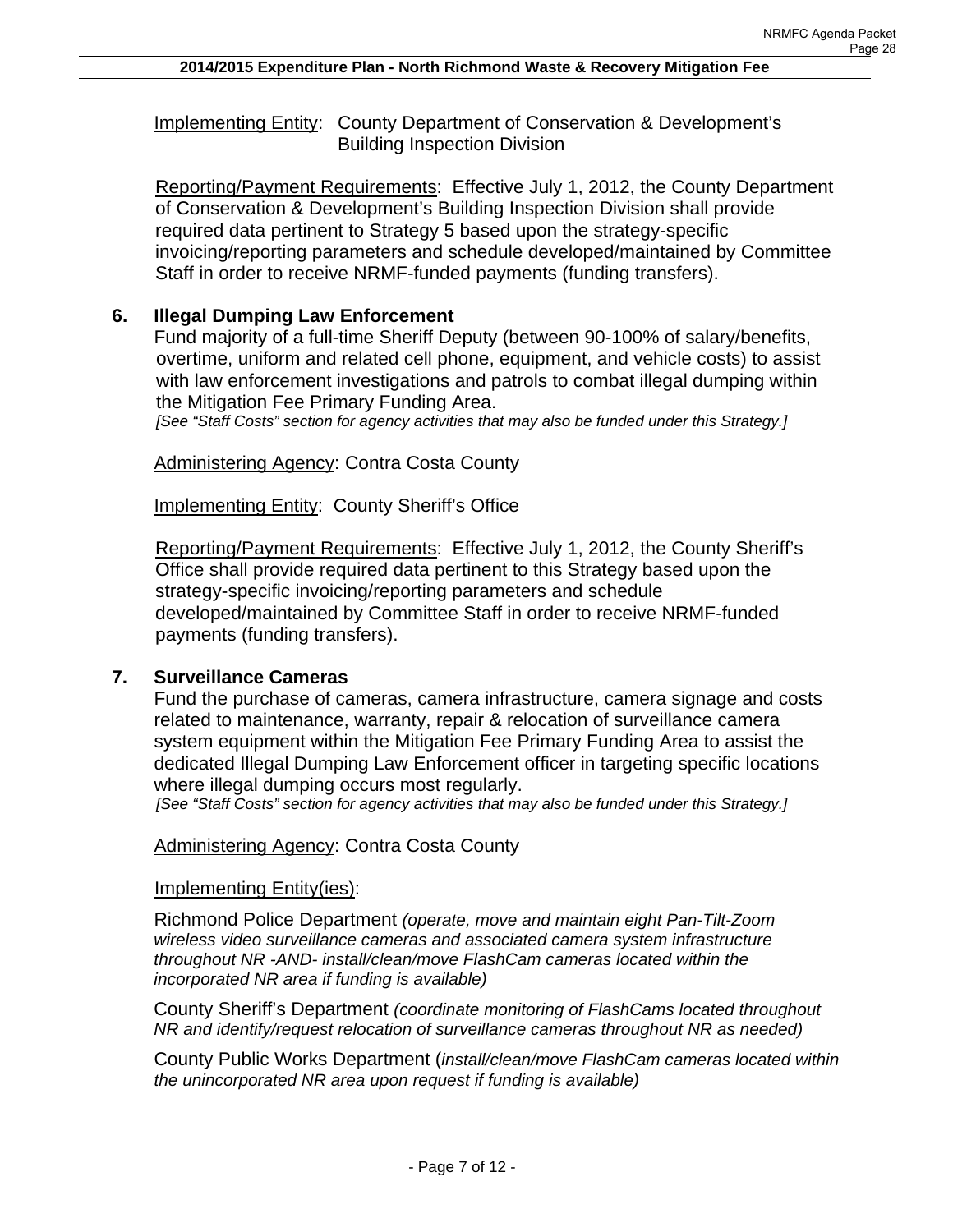Reporting/Payment Requirements: Effective July 1, 2012, each Implementing Entity shall provide required data pertinent to each entity's applicable Strategy 8 responsibilities based upon the strategy-specific invoicing/reporting parameters and schedule developed/maintained by Committee Staff in order to receive NRMFfunded payments (funding transfers) now or in the future.

# *SUPPLEMENTAL ENHANCEMENTS*

# **8. Community Services Coordinator**

Fund at least a portion of a Community Services Coordinator (CSC) position to be staffed on a contract basis (including salary/benefits/overhead and administering agency contracting charge<sup>2</sup>). The CSC shall:

- serve as a link between the community of North Richmond, the City of Richmond, and Contra Costa County for issues related to beautification, illegal dumping, and blight;
- be responsible for coordination of activities related to illegal dumping and beautification within the Primary Mitigation Funding area, as specified by the City/County, including North Richmond Green community service programs and outreach activities described under Strategies 12 & 13; and
- be bilingual in order to assist with Spanish translation as needed. *[See "Staff Costs" section for agency activities that may also be funded under this Strategy.]*

Administering Agency: City of Richmond & Contra Costa County

Implementing Entity: Neighborhood House of North Richmond (NHNR).

Reporting/Payment Requirements: Effective July 1, 2012, NHNR shall provide required data pertinent to Strategies 10, 12 & 13 based upon the strategy-specific invoicing/reporting parameters and schedule developed/maintained by Committee Staff in order to receive NRMF-funded payments.

# **9. Community Based Projects**

Fund the development, implementation and oversight of a variety of communitybased projects with specific focuses on anti-littering, environmental stewardship, blight reduction and/or beautification (including personnel/labor, administrative oversight, materials, equipment and related maintenance costs plus administering agency contracting charges<sup>3</sup>). Rather than funding stipend programs separately (including stipends, administrative oversight and related materials/equipment), new community-based projects/programs should include component for stipends, where appropriate, to pay local youth and/or other community members for assisting with illegal dumping prevention/abatement or beautification activities within the Mitigation Fee Primary Funding Area Community Based Projects to be funded would be solicited through open Funding Request Proposal & Application process. Examples of potential project types that may be funded include but are not limited to:

 $2$ Administering agency contracting charge is \$3,000 per contract.

<sup>3</sup> Administering agency contracting charge is \$3,000 per contract if directly contracting with City or County.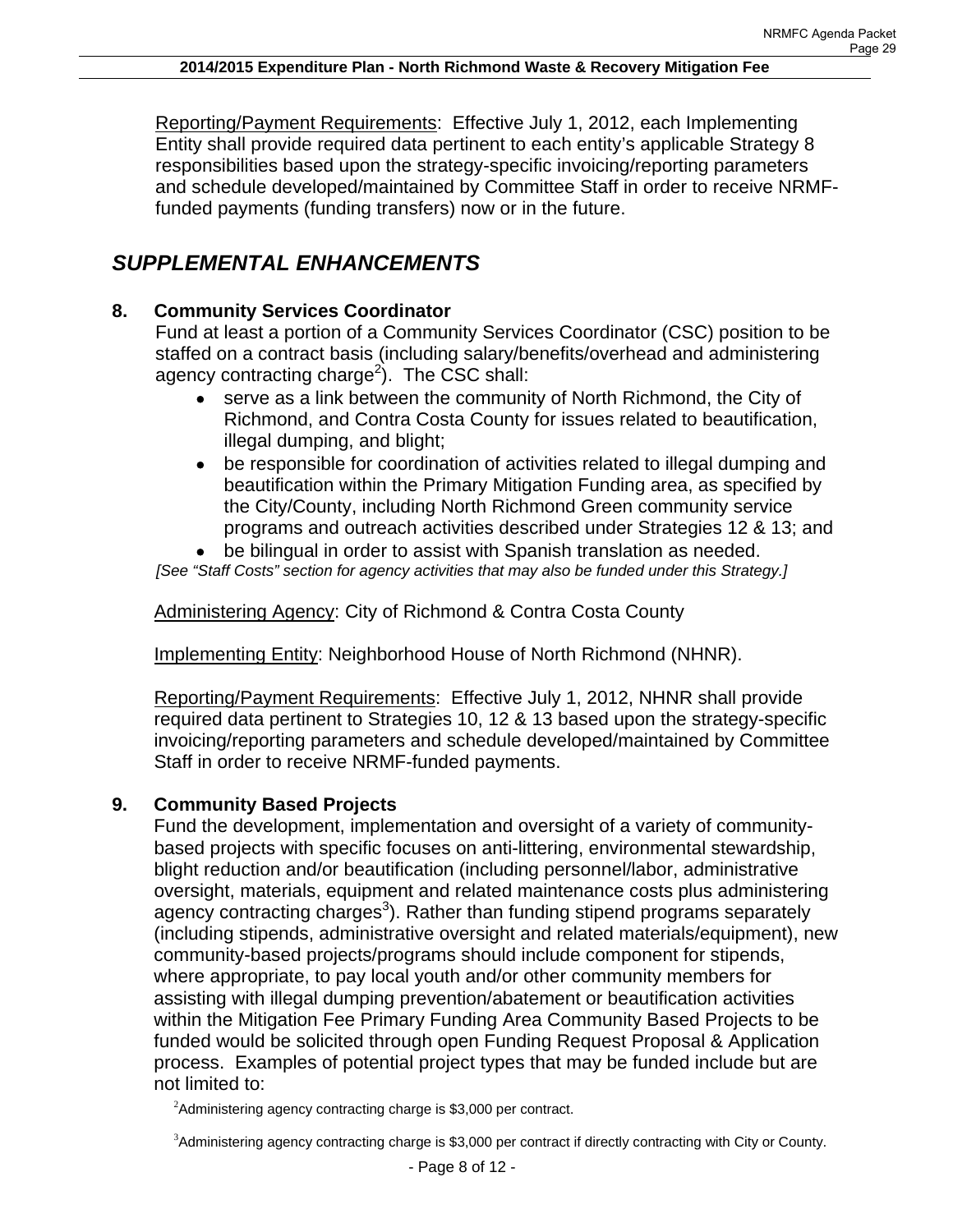- a. Neighborhood Landscaping Improvements
- b. Community Gardens
- c. Community Art Projects (e.g. Tile Art, Murals or Safe Routes/Popsicle Project)
- d. Stipend Beautification Programs

Details, including recommended allocation amounts, for each of the Community Based Projects selected to date and being funded under this Expenditure Plan are contained in the Community Based Projects Tables included as Attachments 2 & 3. Contracts issued or amended by the City/County in 2011 for the Community Based Projects listed in the attached Table shall have five month contract terms that extend into 2012 to the extent necessary based upon each contract's effective date.

*[See "Staff Costs" section for agency activities that may also be funded under this Strategy.]* 

Administering Agencies: Contra Costa County & City of Richmond or Community Housing Development (CHDC) on behalf of the City or County. CHDC may contract with either the City or County at the discretion of either Administering Agency (City or County) to administer Community Based Projects funded under this Strategy for all Community Based Projects selected for funding in the 2014/2015 Expenditure Plan cycle. CHDC shall use no more than twenty (20) percent (%) of the total amount awarded to each Community-Based Project to oversee the implementation of project deliverables. Payments to Community-Based Projects being overseen by CHDC shall not be issued by CHDC to the Community-Based Projects without written approval of both City & County Committee Staff.

Implementing Entity: Various Non-Profit Organizations (see Community Based Projects Table in Attachment 2)

Reporting/Payment Requirements: Any Community Based Project contracts issued or amended by the City/County effective August 2011 or later shall incorporate Reporting & Invoicing Requirements generally consistent with those shown in Attachment 1. Community-Base Projects being administered by CHDC on behalf of either the City or County shall also incorporate Reporting & Invoicing Requirements as generally consistent with those shown in Attachment 1.

# **10. North Richmond Green Community Services Programs**

Fund the following North Richmond Green programs on a contract basis<sup>4</sup> to the extent the specific details submitted are determined to align with the purpose of the Mitigation Fee and Expenditure Plan:

*NR Little League Baseball Program* - Includes cost of registration and

<sup>4</sup> Administering agency contracting charge applies (\$3,000 per contract)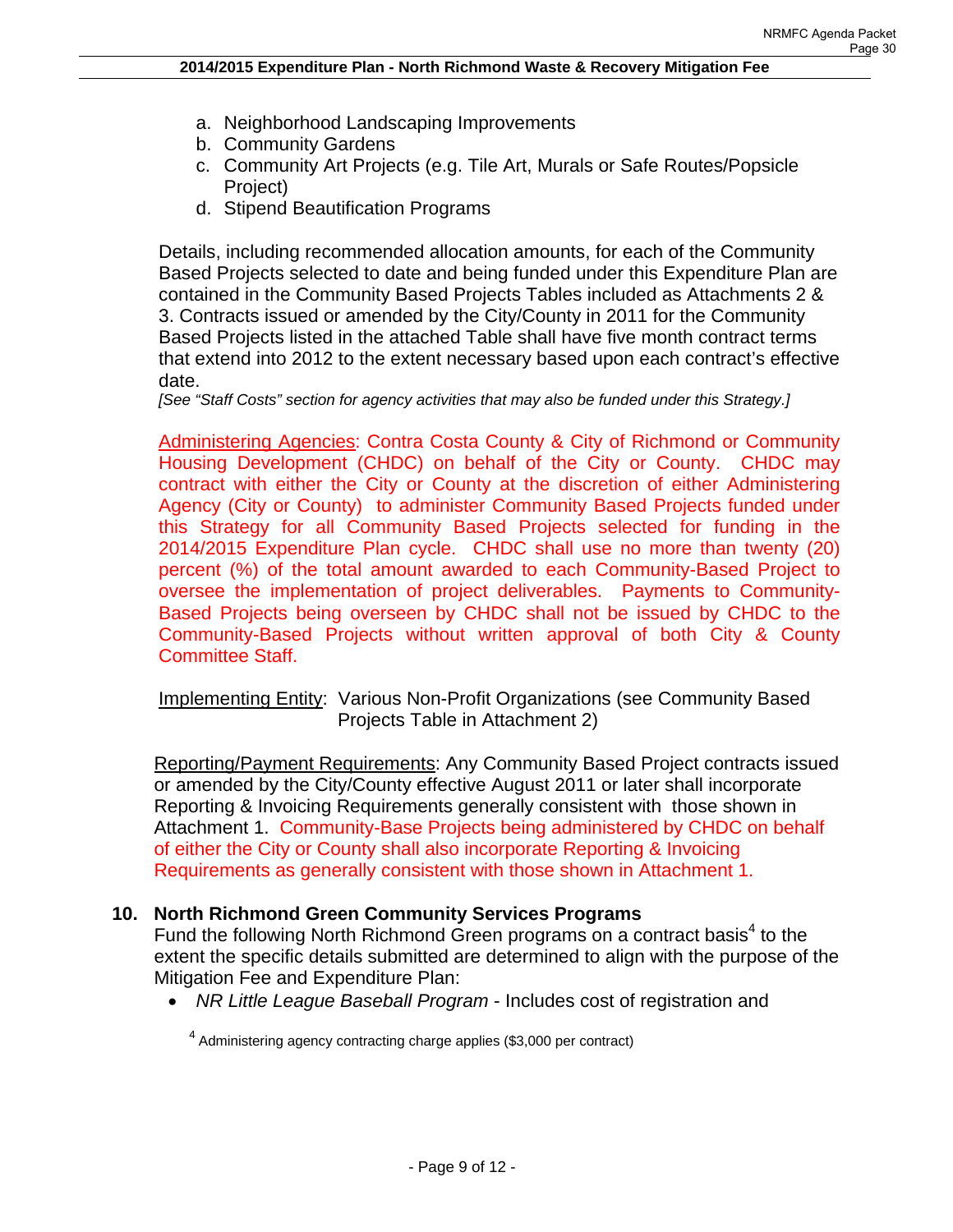uniforms with customized North Richmond Green patches for up to 5-6 teams, season kick-off event/parade, equipment, stipends for game monitoring and oversight, food and transportation.

- *NR Adult Softball program* Includes cost of registration, jerseys with North Richmond Green patches and hats for the men's and women's team.
- *NR Youth Twilight Basketball Program* Includes cost of registration and uniforms with North Richmond Green patches for up to 5-6 teams, equipment, stipends for game monitoring and oversight, food and transportation.
- *NR Youth Eco Academy* Youth projects to include school gardens, recycling efforts, habitat restoration, creek/bay/ocean water quality monitoring, beach/creek/neighborhood clean-ups and ecological field trips. May fund the cost of materials, transportation and fees associated with pre-approved community beautification projects such landscaping and murals.

*[See "Staff Costs" section for agency activities that may also be funded under this Strategy.]* 

Administering Agency: City of Richmond & Contra Costa County

Implementing Entity: Neighborhood House of North Richmond (NHNR).

Reporting/Payment Requirements: Effective July 1, 2012, NHNR shall provide required data pertinent to Strategies 8, 10 & 11 based upon the strategy-specific invoicing/reporting parameters and schedule developed/maintained by Committee Staff in order to receive NRMF-funded payments.

# **11. North Richmond Green Campaign**

Fund the design, printing and/or distribution of education and outreach materials on a contract basis<sup>5</sup> which must align with the purpose of the Mitigation Fee and Expenditure Plan and be pre-approved by Committee Staff. Outreach materials must include "Jointly funded by City of Richmond & Contra Costa County" unless otherwise specified herein. Outreach materials may be any of the types specified below, however must clearly intend to directly:

- Inform the community about Mitigation Fee funded programs/efforts,
- Increase participation in Mitigation funded programs/efforts,
- Reduce illegal dumping and blight in the Mitigation Fee Funding Area, and/or
- Promote beautification in the Mitigation Fee Funding Area.

The following type of outreach material expenditures may be funded if reviewed and pre-approved by Committee Staff:

- STIPENDS Pay local community members (youth and adults) to distribute printed outreach materials door-to-door to promote mitigation-funded strategies *(Jointly Funded text not applicable to stipend expenses, only materials)*
- HANDOUTS/MAILERS Newsletters, flyers, brochures or other documents intended to be handed out or mailed to local residents/organizations.
- T-SHIRTS Shirts shall include the NRGreen.org website to encourage people to learn more about Mitigation funded programs/efforts *(local phone*

 $<sup>5</sup>$  Administering agency contracting charge is \$3,000 per contract.</sup>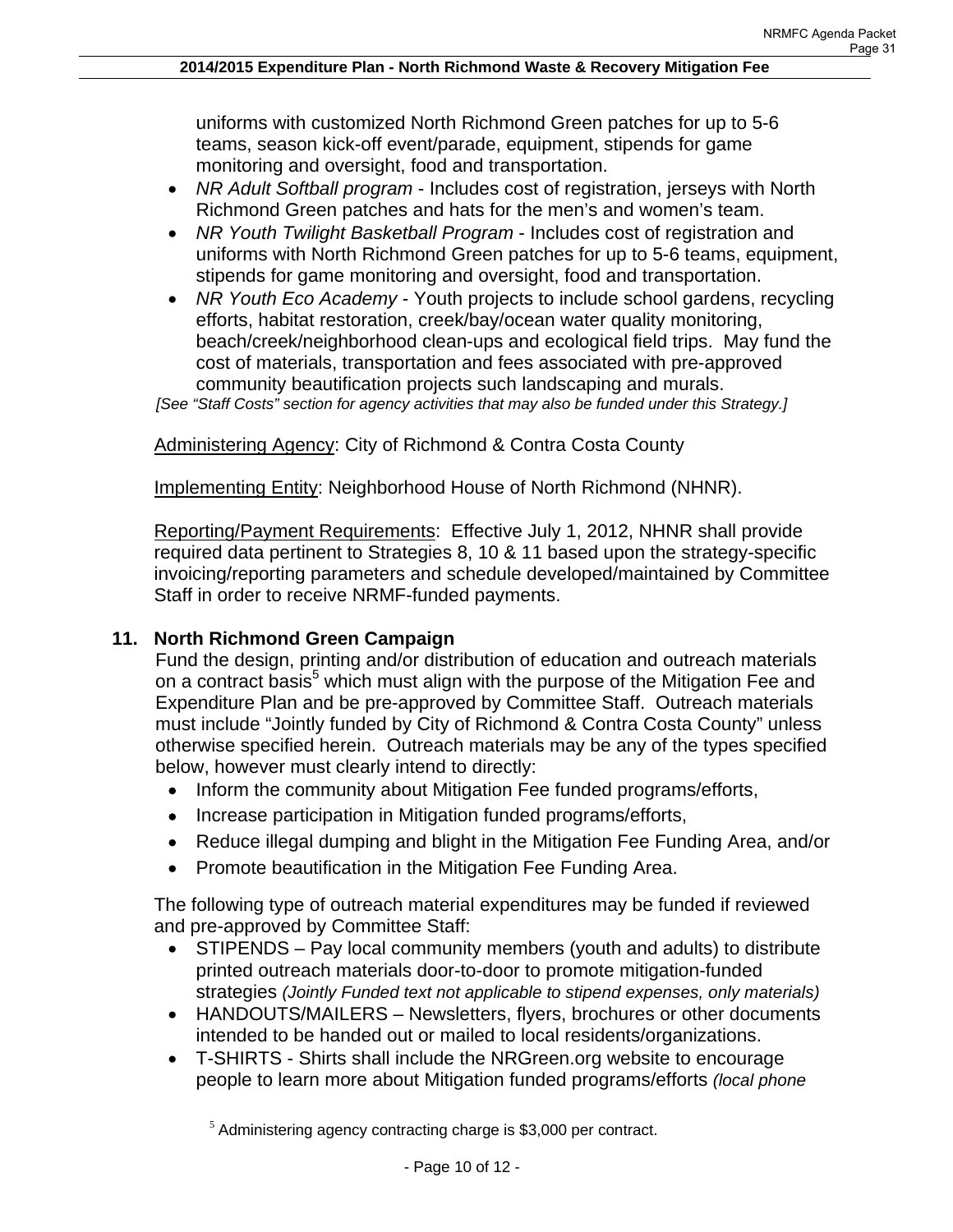*number should also be included when possible, however inclusion of Jointly Funded text may not be required)*

- NR GREEN FESTIVAL Event held once per year and generally include information booths to raise awareness about mitigation-funded efforts and other local beautification efforts as well as fun activities for kids and food. Materials promoting the event shall include the NRGreen.org website as well as a local phone number.
- SIGNAGE Printed or manufactured signage, which includes promotional banners for local events/parades, which should include the NRGreen.org website for Community members to learn more about Mitigation funded programs/efforts. Repair, replacement and removal of NRMF-funded Light Pole Banners.

*[See "Staff Costs" section for agency activities that may also be funded under this Strategy.]* 

Administering Agency: City of Richmond & Contra Costa County

Implementing Entity: Neighborhood House of North Richmond (NHNR).

Reporting/Payment Requirements: Effective July 1, 2012, NHNR shall provide required data pertinent to Strategies 8, 10 & 11 based upon the strategy-specific invoicing/reporting parameters and schedule developed/maintained by Committee Staff in order to receive NRMF-funded payments.

## **12. Neighborhood Community Garden Project(s)**

Fund on-going maintenance and up-keep of existing community gardens within the North Richmond funded area, which may include a component for stipends, where appropriate, to pay local youth and/or other community members for assisting with Community Garden upkeep and maintenance.

Neighborhood Community Garden Projects to be funded would be solicited through open Funding Request Proposal & Application process. Organizations selected under this Strategy could be funded on an on-going basis for multiple funding cycles.

Details, including recommended allocation amounts, for each of the Neighborhood Community Garden Projects selected are included in Attachment 4. *[See "Staff Costs" section for agency activities that may also be funded under this Strategy.]* 

Administering Agencies: Contra Costa County & City of Richmond or Community Housing Development (CHDC)<sup>6</sup> on behalf of the City or County. CHDC may contract with either the City or County at the discretion of either Administering Agency (City or County) to administer Community Based Projects funded under this Strategy for all Community Based Projects selected for funding in the 2014/2015 Expenditure Plan cycle. CHDC shall use no more than twenty (20) percent (%) of the total amount awarded to each Community-Based Project to oversee the implementation of project deliverables. Payments to Community-

 $^6$  Administering agency contracting charge applies (\$3,000 per contract) with the County or City